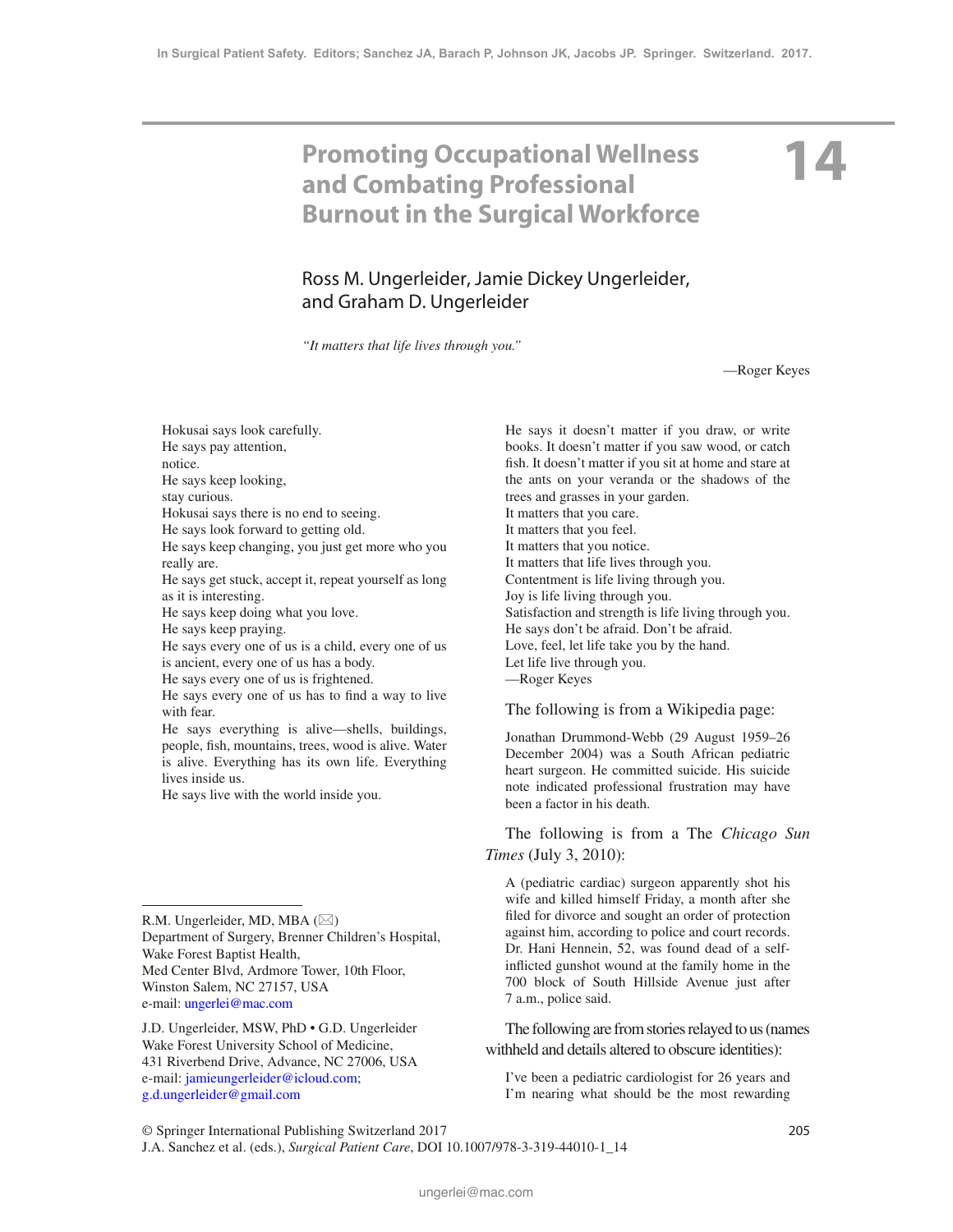part of my life, but I've never been more depressed. Our children are grown and my wife and I find that we have little in common. I feel angry all the time. I'm overweight, out of shape and on a statin. I'm not sure what has happened to my life. Or

I was on call the night my mother called me to tell me my grandfather had died. She had called several times during the past hour, but I was busy and ignored the calls. When I had a break I called her back. That's when she told me the news and I snapped back a response: "Mom, I'm on call. I'm busy. I can't deal with that right now and I have call this weekend, too. I can't get away. I can't come for the funeral." That was 13 years ago. My grandfather was one of the most important people in my life and I didn't go to his funeral because I didn't think that I had enough control over my life to tell my boss that I had to go. I still regret that. Every day. I regret the kind of person I was becoming. I hope my grandfather up there understands. I hope someday I will understand. Right now, I just feel really sad that I let that happen.

#### The following could be you:

I remember the day I got into medical school and it was one of the most exciting days in my life. My life was so unencumbered back then. Now I just feel overwhelmed. My work no longer gives me joy—it feels like a burden—an obligation. I don't have any time for myself. I have trouble keeping up with my friends. It seems I have to work harder (for less) and between the increasing demands of my practice, my family and trying to pay off my education debt I feel like I'm barely making it. I'm not living my life. I'm *enduring* my life.

How does this happen? It's not a part of the dream we had as we entered the profession of medicine. But somewhere in between the excitement of that early dream and the poignancy of the stories above is the reality that many of our colleagues find themselves experiencing.

#### **Burnout and Distress**

The literature on burnout and distress in today's physicians is disturbing. Over the past decade, articles have begun to avalanche into the medical, business, and social sciences literature about professional "burnout." Highly trained professionals, in what should be the prime of their personal and professional lives, are showing up depressed, anxious, depersonalized, addicted, divorced, and disillusioned and in various states of *disease*. If they show up at all. Burnout and distress contribute to absenteeism, which in its most severe form can lead to suicide.

Given this sobering introduction, it might be attractive to change the title of Willie Nelson's famous song to "*Mommas, don't let your babies grow up to be doctors*." In the pages that follow, we will provide a brief overview of the current state of this problem and its implications for both safety and quality. More importantly, we will also make suggestions that we hope will help you, personally, find protection, recovery, and, quite possibly, renewal for your dreams.

Physician distress is not a "new" problem. Articles describing "burnout" among physicians, nurses, and even hospital administrators began appearing in the late 1970s [1–4]. A quick search of medical database publications indicates that the appearance of literature related to burnout is doubling every decade. Although there were only a handful (less than 100) of articles on burnout in the 1970s, there were close to 1000 (776) in the 1980s; over 2000 in the 1990s (2041); and over 4000 (4092) in the first decade of this century and halfway through the current decade there have been 3418 referenced papers related simply to burnout—predicting over 7000 publications on burnout alone in the decade between 2011 and 2020. If the search is expanded to include topic titles such as depression, suicide, marital distress, compassion fatigue, and substance abuse among physicians, and even the more hopeful title of *wellness*, the amount of published material is overwhelming. This has become an issue of global warming proportions!

In 2008, the American College of Surgeons (ACS) Committee on Physician Health and Competency conducted a survey of its membership using a validated instrument for burnout, quality of life (QOL), and career satisfaction. The sample size was a staggering 7905 surgeons. Collectively, 40% of surgeons met the criteria for burnout, 30% screened positive for depression, and 28% had a mental QOL score at least ½ standard deviation below that of the US population [5, 6]. Younger surgeons (our future) and those with children between the ages of 5 and 21 were a higher risk as were surgeons whose compensa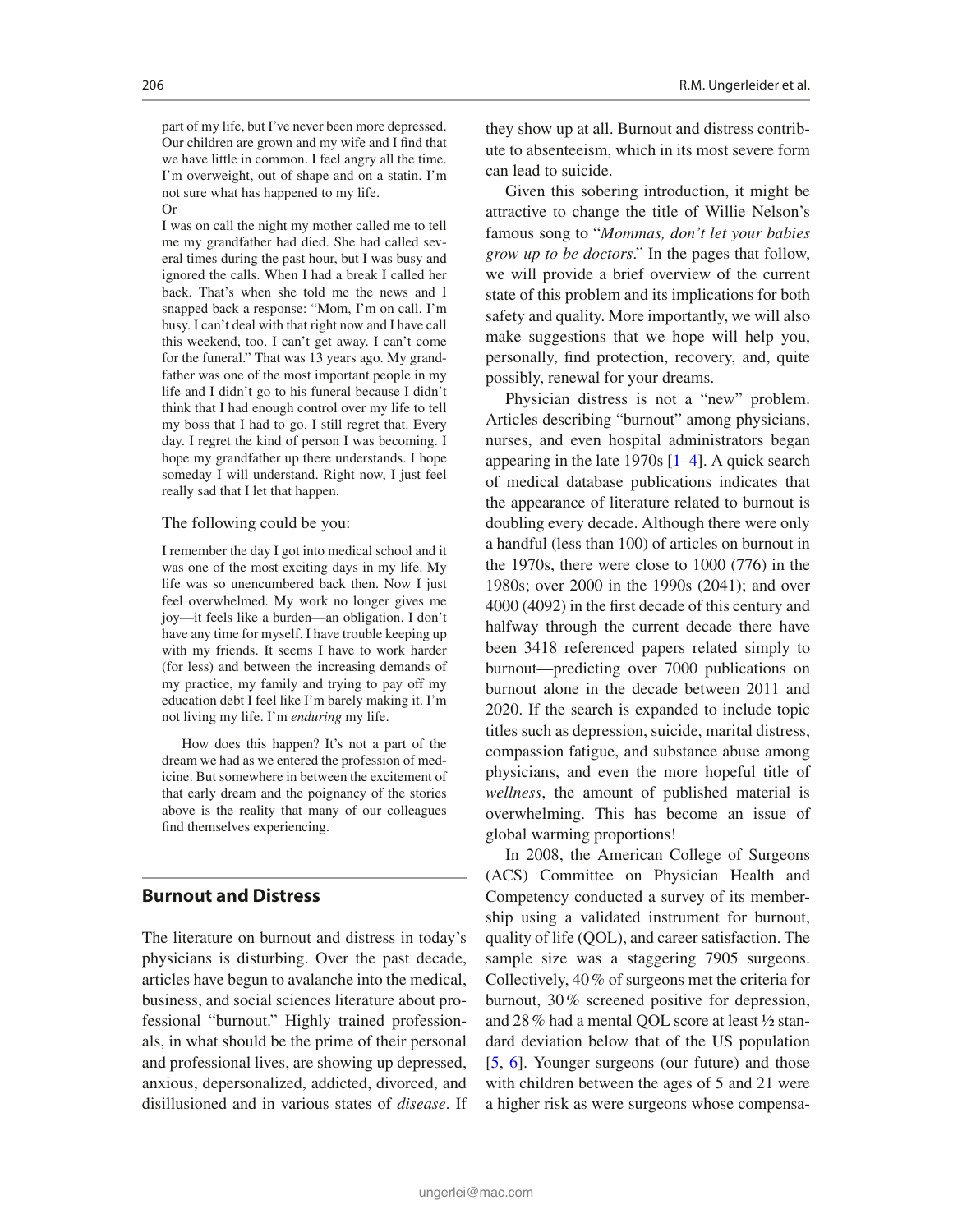tion was based entirely on billing/productivity, and those who spent more nights on call per week. There is an increasing body of evidence that burnout, and its related distress factors, can have a significant adverse effect on patient safety and quality of patient care, and even contribute to medical errors [5, 7–11].

Although burnout and related forms of distress (a sense of feeling overwhelmed and of low accomplishment, anxiety, depression, depersonalization, and health issues related to stress) may likely occur in many professions, it does appear that healthcare professionals are particularly vulnerable, and women may be more susceptible than men [12]. Medicine attracts a diverse group of individuals, some of whom are *genuinely altruistic* (meaning they value placing the needs of others above their own), while others have *self-serving altruism* (meaning they need to feel that they have helped others in order to feel good about themselves). Students applying to medical schools are often *high achievers*, *ambitious*, *competitive*, *idealistic*, and *perfectionistic* (a combination that leads to high expectations and a loud internal (and sometimes external) "critical" voice when results are less than desired). Many physicians are by nature comfortable with a life of "delayed gratification" that can contribute to a "suffer now to reap eventual rewards" mentality. In our own (now close to 20 years of) work with physician and other healthcare professional clients, we have noticed the consistency with which they value teachers or colleagues who "are always in the hospital," who "don't ever seem to go home—they are here 7 days a week," or who "spend their time writing, teaching and achieving recognition" beyond what their "normal" colleagues do. The type of "role modeling" described above may be detrimental in the long run, as noted by some well-known experts in the field of physician well-being, who suggest that these "heroes (of our young, emerging healthcare workforce) lead lives that are desperately out of balance" [13]. Ultimately, this creates the sad irony that the physicians who are respected for their responsibility to care for others are the ones who seem to most neglect themselves and those

who are close to them. Few, if any, medical schools do a credible job of teaching wellness skills such as meditation, perspective-taking (a method of valuing the perspective of another as a credible part of the "truth"), self-compassion, stress/self awareness, stress/self management, or other forms of self-care, leadership, and personal growth. Physicians are taught to be "knowers" (they are tested for "knowing" and not for skills such as willingness to learn, persevere, or think differently), and as such they are constantly hard on themselves and on their colleagues who might let them down. This is not really an issue of balance as much as it is one of values [14].

Burnout was previously thought to be a late career phenomenon, but more recent studies suggest that young physicians today have nearly twice the incidence of burnout compared with their older colleagues [15]. One recent review looking at physician satisfaction and burnout at different career stages [16] suggests that mid career appears to be a particularly challenging time for physicians. However, early career is also a risk period and the appearance of burnout and related distress syndromes has been described in resident physicians [17–21] and more recently in medical students [22–29]. One explanation for this might be in the enlightening research from Robert Sapolsky who has studied the response of primates to hierarchical stress. Primates with less influence in decisions tend to have the higher level of stress-related cortisol and are more likely to withdraw from social interaction. This not only helps us understand why younger physicians who generally are lower in the hierarchy experience burnout and distress from feeling helpless and having no power, but it might also help us understand why physicians in general are now becoming despondent as they begin to feel disenfranchised from healthcare policy decisions that affect their lives as well as how they are told to practice medicine [30]. Other evidence points to burn-out contributing to acting out in unprofessional and disruptive manner in and around the operating room  $[31]$ . Furthermore, these pressures can have a lasting effect on technical and non technical aspects of patient care [32].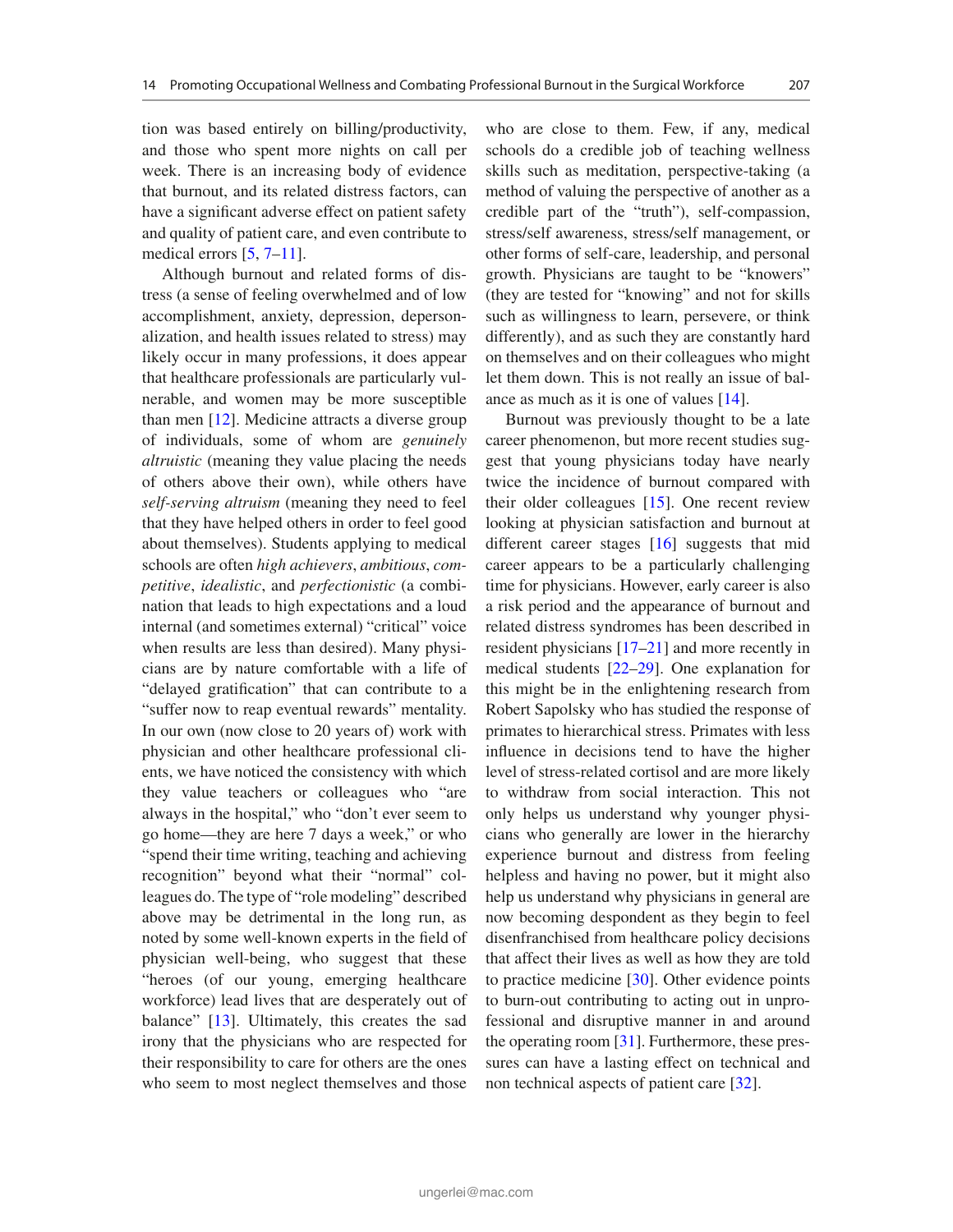Beginning in 2012, we began collecting longitudinal data related to burnout and distress in students enrolled at Wake Forest University School of Medicine. We now have 4 years of data and the only longitudinal data of medical student distress that we know of. Previous studies on medical student, resident, or physician distress have been generated from single time frame evaluations of the study population. Under IRB approval, we obtained information pertaining to burnout and distress using the Medical Student Well-Being Index (MSWBI) [24]—a validated instrument for evaluating burnout, anxiety, depersonalization, a sense of feeling overwhelmed, fatigue, and stress-related health issues. We surveyed all medical students in every class for 4 years at various periods during their medical education. Our results were remarkably similar from class to class and composite data are displayed in Fig. 14.1. Figure 14.2 displays the rising incidence of burnout and "near burnout" as medical students progress through their education at Wake Forest University School of Medicine.

Our findings indicated that except for anxiety (approximately 30% of students at orientation report feeling anxious), students begin medical school with a low level of other distress elements. However, by the time they have been in school

for only a couple of months, we begin recording increasing levels of depression, depersonalization, and a sense of feeling overwhelmed. What is particularly notable about the data on our students is the periodic effect of life events on their well-being. Although most distress elements seem to diminish during breaks and then increase during times of stress—such as around the time of preparation for the ABMLE step exams  $(1>2)$ —depersonalization (question # 2 in Fig. 14.1) does not diminish and continues to increase throughout medical education. This suggests that once depersonalized, students remain depersonalized, although anxiety, depression, and a feeling of being overwhelmed may vary depending on other life events. By the time the students reach their fourth year, almost half (44%) are depersonalized. As a whole, males are also *more likely* than females to feel depersonalized (26% vs. 21%; z value=2.72) and *less likely* to feel depressed  $(22\% \text{ vs. } 34\%; \text{ z-value}=5.2)$ , overwhelmed  $(24\% \text{ vs. } 35\%; \text{ z-value}=4.9)$ , or anxious (37% vs. 58%; z-value 8.6) as they proceed through medical school. In addition, Caucasian (nonminority) students are *less likely* than non-Caucasian (minority) students to become depersonalized (23% vs. 29%; z value=2.2), and are less likely to feel depressed



**Fig. 14.1** *% Positive responses over time by MSWBI question (composite of all classes).* Percentage (*vertical axis*) of positive ("yes") responses to each MSWBI question for *all students* grouped by collection period (*horizontal axis*). *Question 1* measures emotional exhaustion

(EE), *question 2*—depersonalization (DP), *question 3* depression (DEP), *question 4*—fatigue (FT), *question 5* sense of feeling overwhelmed (OVRW), *question 6*—anxiety (ANX), and *question 7*—major stress-related health impairments (HEALTH)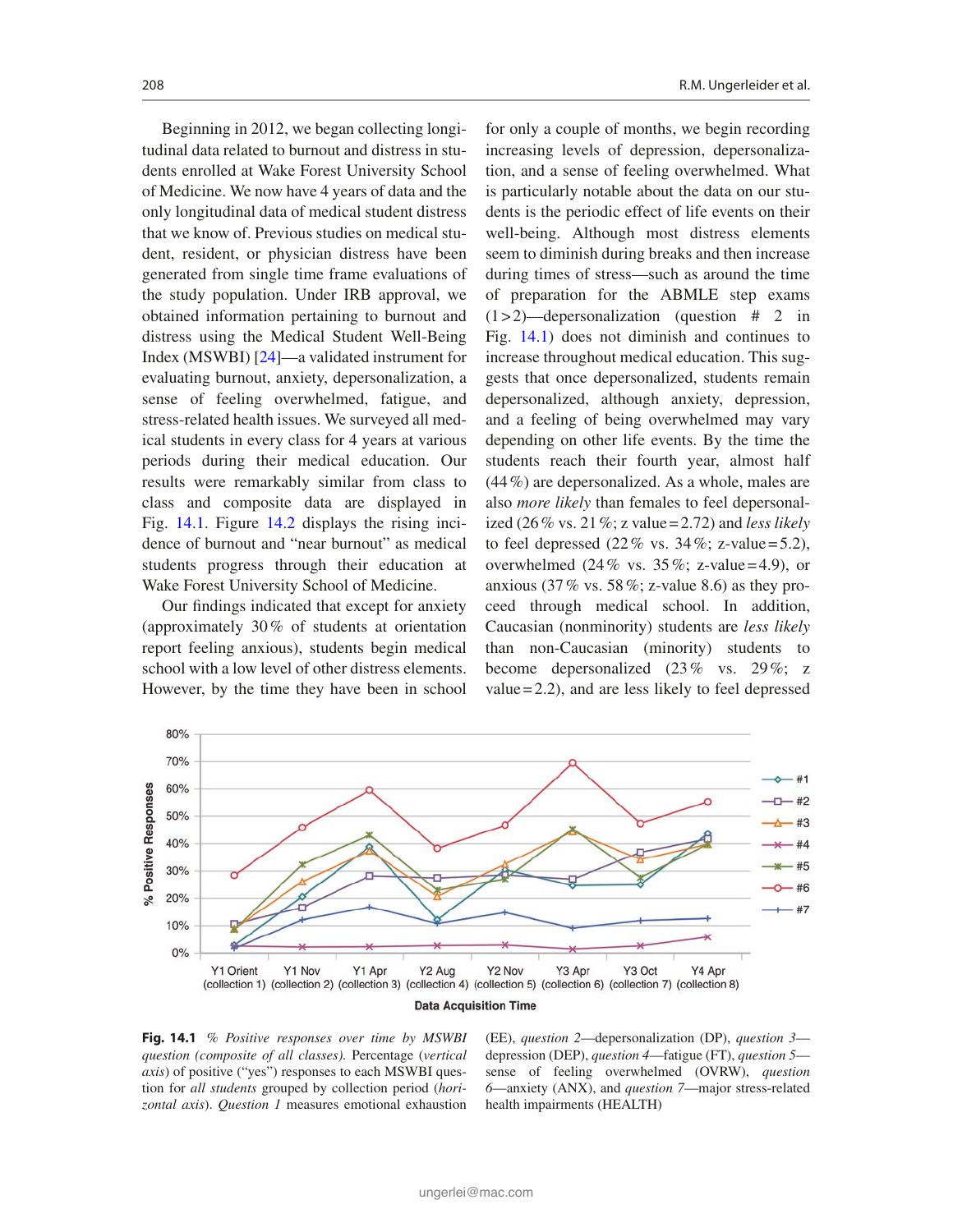

**Fig. 14.2** *% At risk (3 positive responses) and burnout (*≥*4 positive responses) over time (composite of all classes).* Percentage of students (for each collection period) who are "burned out" or "approaching burnout" and consequently "at risk" for serious burnout-related consequences (health impairments, dropping out of school, suicidal ideation, etc.). "At risk" defined as 3 posi-

 $(27\% \text{ vs. } 36\%; \text{ z-value } 2.89) \text{ or overwhelmed}$  $(28\% \text{ vs. } 34\%; \text{ z-value } 2.2) \text{ as they proceed}$ through medical school.

Depersonalization invites more than lack of empathy. Depersonalization can contribute to lack of conscience (with implications for professional integrity), lack of the ability to perform self-reflection (a critical quality for leadership and creating emotionally intelligent relationships), lack of imagination, energy, intuition, and moral imperative. This can lead to problems in building trust, working effectively with others, being skillful in action, and in managing moods and emotions—all qualities essential for safe and effective healthcare delivery. In a study of burnout and medical errors among American surgeons, Shanafelt et al. [7] found that whereas a one-point increase in emotional exhaustion resulted in a 5% increase in the likelihood of reporting a medical error, a one-point increase in depersonalization resulted in an 11% increase of reporting a medical error. There is ample evidence that feelings of depersonalization are associated with the risk of non-empathic and morally suspect behaviors, as well as with physical, emotional, and mental problems [33, 34].

tive response to MSWBI questions on an individual survey and burnout defined as ≥4 positive answers to MSWBI questions. Proportions for burnout were calculated as total number of yes responses out of seven on a given survey rather than using question-specific parameters

Students who provide  $\geq$ 4 positive answers to the questions in the MSWBI meet the criteria for burnout as described in the literature. Previous studies have suggested that once someone has provided a score of 4 or more positive answers, they are also at risk ("15-fold compared to students with no distress conditions") [23] for serious thoughts of dropping out of medical school [23, 35], having suicidal ideation [23, 25, 27, 28, 36], poor mental quality of life [35], or high fatigue [26, 33]. In our study, we also considered students with at least three positive answers to be an "at-risk" group for burnout. Using this definition, almost half (46%—combining those students who are either "burned out" or "at risk for burnout") of our students seem to be at risk for major negative life events by the time they begin their fourth year of school (Fig. 14.2).

The implications of this study are evident. Medical school literally makes people sick. They don't come in sick, but by the time they near completion of their studies they have experienced progressive emotional exhaustion, depersonalization, depression, anxiety, irritability, and a sense of being overwhelmed. One out of ten students report that they have developed stress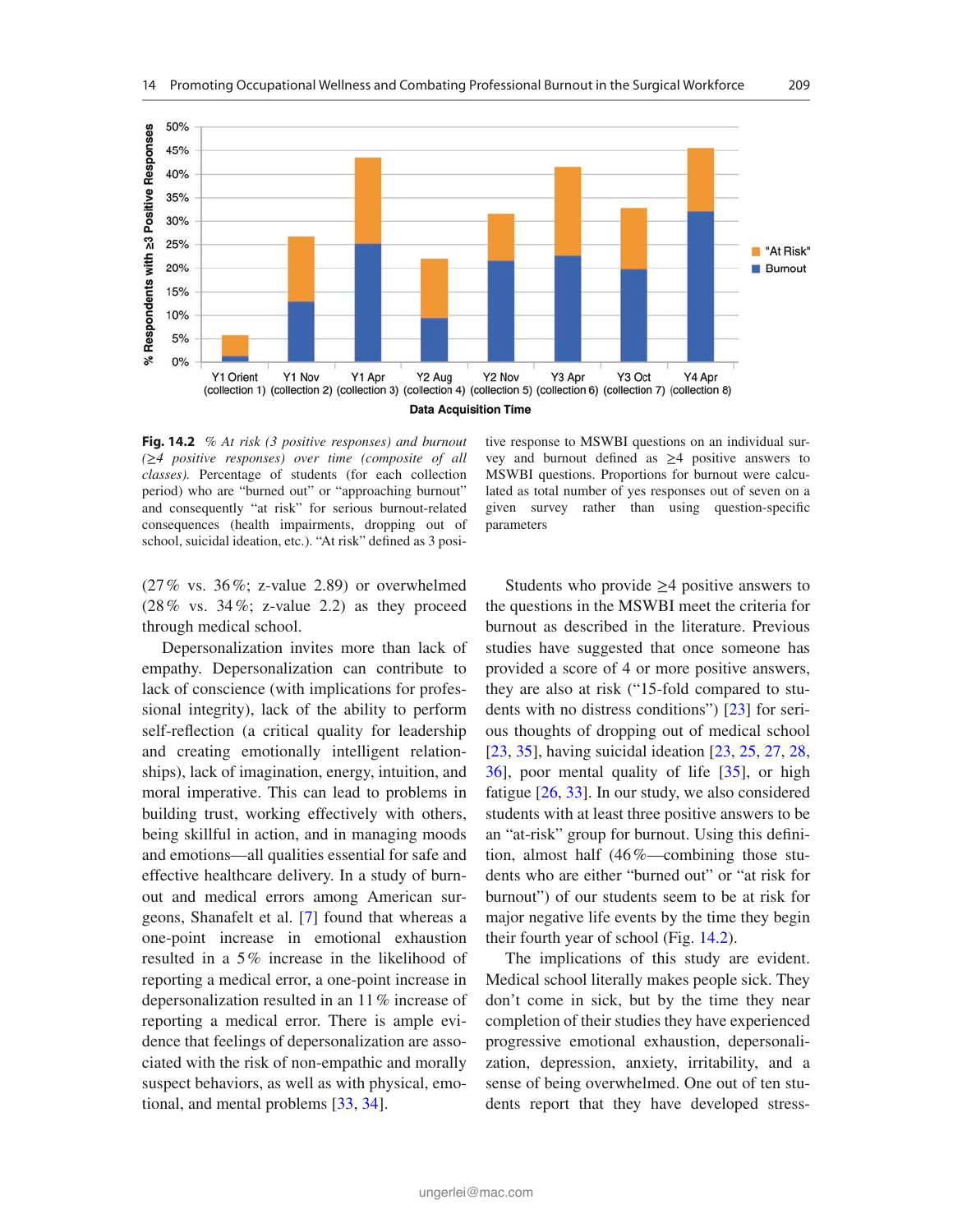related impairments to their health—a problem that is virtually absent when they begin school. Burnout and distress have a negative impact on quality of life, and both appear and increase inexorably throughout medical school.

These are new, but not surprising data, which indicate that the conditions that result in burnout and distress occur *prior to becoming a doctor*, and therefore we believe that they should be urgently addressed during medical training, across the entire spectrum of healthcare. Einstein once famously stated "you can't solve a problem with the same minds that created it." We would add that you can't solve a problem that you can't/won't acknowledge. Unfortunately, it has been our experience that when the very medical leaders who can influence change are presented with these data, they either diminish or normalize the importance of the information, or claim that this is simply pervasive and not something they can change, (perhaps due to their own depersonalization and burnout?) In the early 2000s the ACGME (Accreditation Council for Graduate Medical Education) initiated the *Outcomes Project* that introduced the requirement that physicians become competent in a variety of areas beyond medical knowledge and patient care—ironically this was implemented as a method to cultivate patient-centered care, reduce medical error, and move healthcare towards a system that was "safe, equitable, efficient, timely, and equitable" [37, 38]. These *competencies*, as they were termed, included professionalism which required that residents demonstrate "responsiveness to patient needs that supersedes self interest" [39]. This is the conundrum to which healthcare providers are held accountable. How can they take care of themselves when there is *always* a sick patient in need of attention that would *supersede one's own needs*? Of course the patient should always "come first." And we would remind you, "so should you." In the remainder of this chapter, we will suggest ways that this can be possible.

# **Wellness**

If our current medical culture promotes burnout and distress, then it becomes incumbent upon each of us to take back control of our lives and

create for ourselves a personal culture of wellness. Wellness entails much more than the absence of burnout. That would be like defining health as the absence of disease [39]. Wellness embodies energy and vitality. Wellness embraces joy and playfulness. Wellness promotes resilience, learning, self-compassion, creativity, and relationship. Wellness requires a healthy mind, body, and heart—and the behaviors consistent with those. Wellness encompasses all the important aspects of our lives and exists in numerous dimensions, including mental, physical, emotional, spiritual, and relational. This section will discuss basic tenets of wellness and suggest ways that might help you better manage the demands of your professional life [40].

Medical centers, hospitals, and practices have become increasingly aware of the challenges their healthcare workers face, and this has led to increased efforts to prevent burnout. Some programs have instituted wellness programs [39], including coaching, opportunities for encouraging and promoting physical exercise (the Cleveland Clinic provides pedometers to all employees and encourages them to take 10,000 steps/day—a virtual impossibility for surgeons who stand in one place for extended periods of time), stress management training, and other support systems [39, 41, 42]. Many medical centers are changing their cafeterias to environments dedicated to healthier eating with more transparent nutritional information and some have gone so far as to remove unhealthy items (such as fried foods or foods with high sugar content) entirely from their campus. Others have suggested that wellness become a quality indicator against which to measure the successfulness of our organizations [43]. Despite these efforts, a human dilemma continues to plague healthcare professionals when they are asked (either directly or indirectly) to strictly adhere to the belief that professionalism requires placing the patients' needs above one's own needs—creating the unintended consequence of perpetuating a culture of self-denial (food, rest, basic hygiene, self-care) leading to burnout, depression, depersonalization, and unresolved stress with resultant manifestations for our health and even for our survival. The reality is that we are not "limitless resources" [44]. This dilemma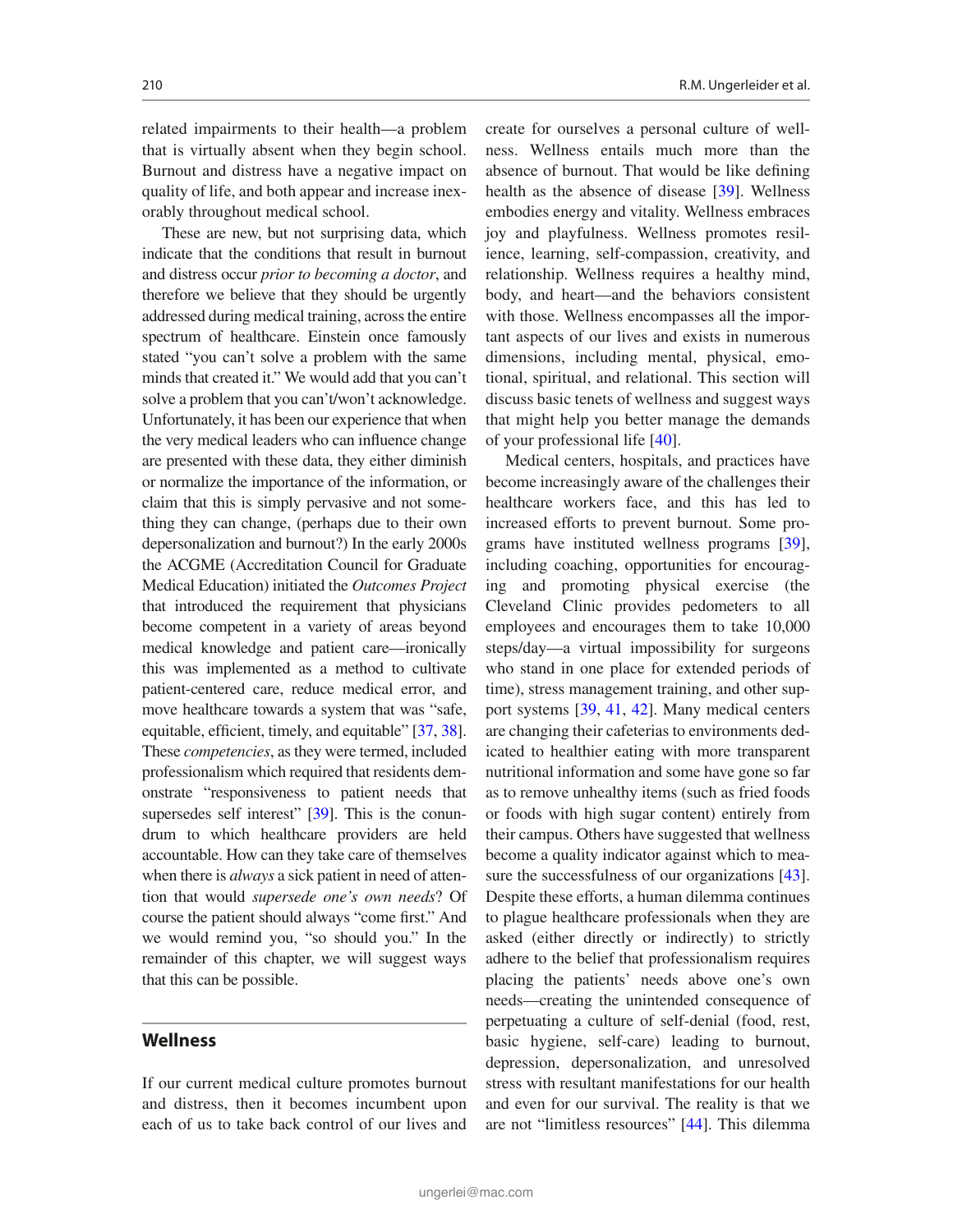summons the challenge of crafting systems of abundance and inclusion that allow for both care of patients and caring for the caretakers—ourselves. In recent years, this has spawned a preponderance of literature addressing concepts of work–life balance—a curious term since it invites us to think that there might be a magical and static formula that will protect both us and our careers from unraveling into a loosely recognizable jumble of our dreams and hopes.

Work–life balance is not possible. There is no formula that will create a balanced life that fits for all of us. Life is challenging, sometimes messy, and potentially invigorating.

Decisions about managing the demands of work and life require *choice* [14, 40]. How we understand and manage our process for making choices contributes to our ability to be "well." In the sections below, we provide an overview of some important research that relate to creating a life of intra- and interpersonal wellness. We then offer a few suggestions that may help you begin this journey.

#### **Research Behind Wellness**

*Flexibility and Congruence:* Choice becomes more consistent with wellness (our physical, mental, emotional, spiritual, and relational wellness) when it remains connected to our values. We described this in an article we published several years ago, and we have reproduced part of that article below [40]:

We were once asked to give a talk to a large group of surgeons on how to create a balanced life. We followed an expert in time management. His talk comprised an informative sequence of slides that provided advice on how to be organized and efficient from the time you got up in the morning until you went to bed at night. The audience was busy writing notes on every bulleted point. So were we. Here was a lecture full of useful information. We would never again have an excuse for failing to get our tasks done. And we would be able to expect the same efficiency from others. What a wonderful prescription for success. With the audience now fully cognizant of how much more productive we could all be, we began our talk with a story about time management as we see it. If you take a large jar and fill it with some big river rocks, is it full? "Of course not," replied this now well-attuned audience. All right then, what if we then took scoops of pebbles and poured them into the jar to fill those spaces between the rocks. Is the jar full? "No," replied the audience. There is still space. So, what if we then sifted in a bunch of sand and gently shook the jar to make certain it invaded whatever space is left. Is it full? "No." Apparently the previous speaker had made quite an impression. Well, what if we now fill the jar with water. Is it full? "Yes," sighed the audience. "We believe you have now filled the jar." So, we asked, what is the point of all this. Our time management guru, who was still in the audience, blurted out the obvious: "Just what I was mentioning. You can get a lot more into your day than you imagine." Well, we replied, that would seem to be the case. We offer another thought that we would like you to consider: If you don't get those big rocks in first, you'll never get them in later. Those big rocks are the secret for being intentional. They are the core elements of your life. If you lose touch with them, you will lose your foothold on the foundation that can support and balance your life.

Achieving balance in professional life has been a hot topic in the past few years at many medical meetings. We are frequently asked to speak about this, and we are often in the audience as others give their views on the subject. Balance, contrary to the opinions of some, is not about creating equal parts of work and time with the family. Balance is about choice. "Who are you and what do you want?" These seem like such simple questions, but many of us go our entire life and never answer either. The numbing and insatiable addiction to the external validation that comes from performance recognition can have us lose sight of ourselves. Begin to believe that you are defined by your performance, and at some point in your life, you may, having travelled far from who you are and the dreams that you held for yourself, become focused solely on the performance required for the next award. It's as if you set out to be some thing, and you forgot how to be some one.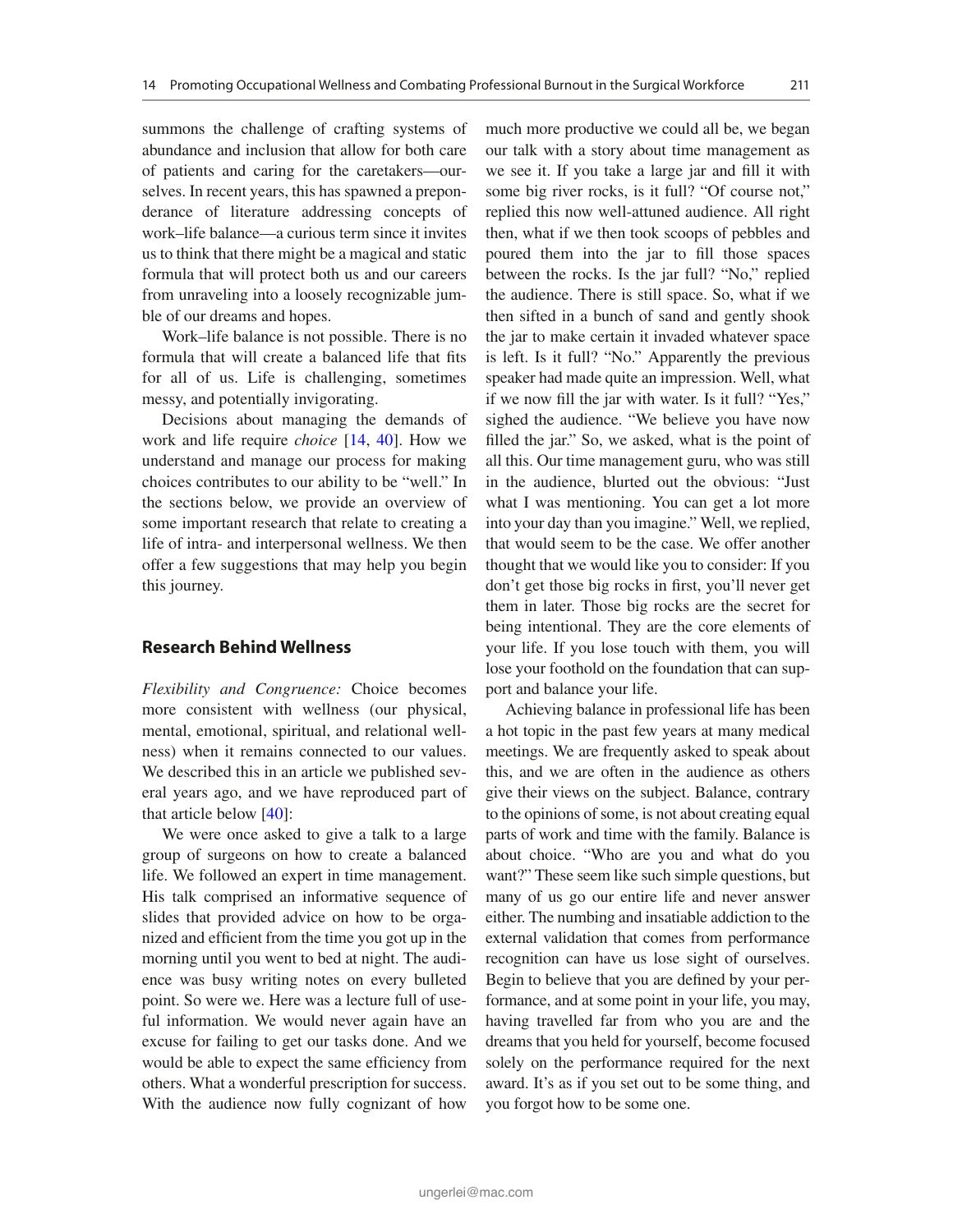There is a classic scene in the movie *City Slickers*, with Billy Crystal and Jack Palance. Palance plays the part of Curly, a wizened cowboy who takes middle-aged business men on cattle drives to help them get away from the crises of their lives. Billy Crystal (Mitch) is struggling with how to handle numerous stresses in his life and he is riding alongside Curly when he gets a famous dose of Curly's wisdom.

Curly: "Mitch, How old are you? 38?" Mitch: "39."

Curly: "Yeah, you all come up here about the same age. Same problems. Spend about 50 weeks a year getting knots in your rope and then you think 2 weeks up here will untie them for you. None of you get it. (Pause. They stop riding and just look at each other. CURLY continues). You know what the secret of life is?"

Mitch: "No. What?"

Curly: "This." (He holds up his index finger.)

Mitch: (Trying to be funny, and dismissive of his feelings) "Your finger?"

Curly: "One thing. Just one thing. You stick to that, everything else don't mean s\*\*t."

- Mitch: "That's great, but what's the one thing?"
- Curly: "That's what you gotta figure out."

That "one thing" might be to figure out your big rocks, those things that give your life a meaningfulness that you feel somewhere in the middle of you. And make choices with them in mind.

Articles by us, and others, have described the dynamic and often competing energy between the needs (hopes, wishes, demands) of *ourselves* (our own deep wants that we have frequently been taught to suppress as irrelevant), *others* (with whom we are in relationship—either at home or at work), and our *context* (the current situation, environment, professional expectation, etc.)  $[14, 45-47]$ . This ability to be aware of the needs of self, other, and context and then to be able to manage these needs forms the basis for emotional intelligence and many other important leadership and life management strategies [48–53]. In order to become skillful in this practice, it is critical to develop unflinching self-awareness, empathic openness to others, and an ability to be *c*urious, *o*pen, and able to *a*ccept without judgment, but rather with the ability to simply *l*ove what is present (COAL) [54–56]. Physicians are acculturated to "know" answers which leads them typically to judge (triage, evaluate, interrogate or criticize) and to take action (cure, treat, offer expert advice, or fix something) much more than they are taught to be curious (to "not know") and simply notice, or explore to understand by asking (without interrogating and by exposing the vulnerability of a "beginner's mind") [57–59].

Developing a sense of self is perhaps the most challenging skill for a physician and yet without developing this, wellness is elusive. We are not talking here about the "aggrandized sense of self" that is often wrapped up in the protected cocoon of grandiosity from our acclaim or achievements, but rather the genuine sense of self that sees and accepts all of our self-aspects including our limitations, mistakes, and longings without shame and with compassion and love [60, 61]. It's that part of us that may keep us awake at three in the morning wondering how our life took the path we now find ourselves on. That sense of self is authentic and it needs to be listened to [62]. It is through attuning to your own voice that you will be able to find and stay on your path to wellness.

Our most current thinking about work and life is what we term, *Work Life Flexibility and Adaptability*, and is illuminated in a story we published many years ago (when the field around us still tried to encourage the concept of *balance*) and we were struggling with better ways to teach skills for achieving something that looks like balance but that feels much more *congruent with honoring the needs of self, other, and context* [14]. Congruent decision making invites and encourages us to stay present and attuned as we explore and hold in regard the complexity of competing and divergent needs. The consequences of ignoring this information, or suppressing it as irrelevant, enhance the likelihood of living with continually unmet needs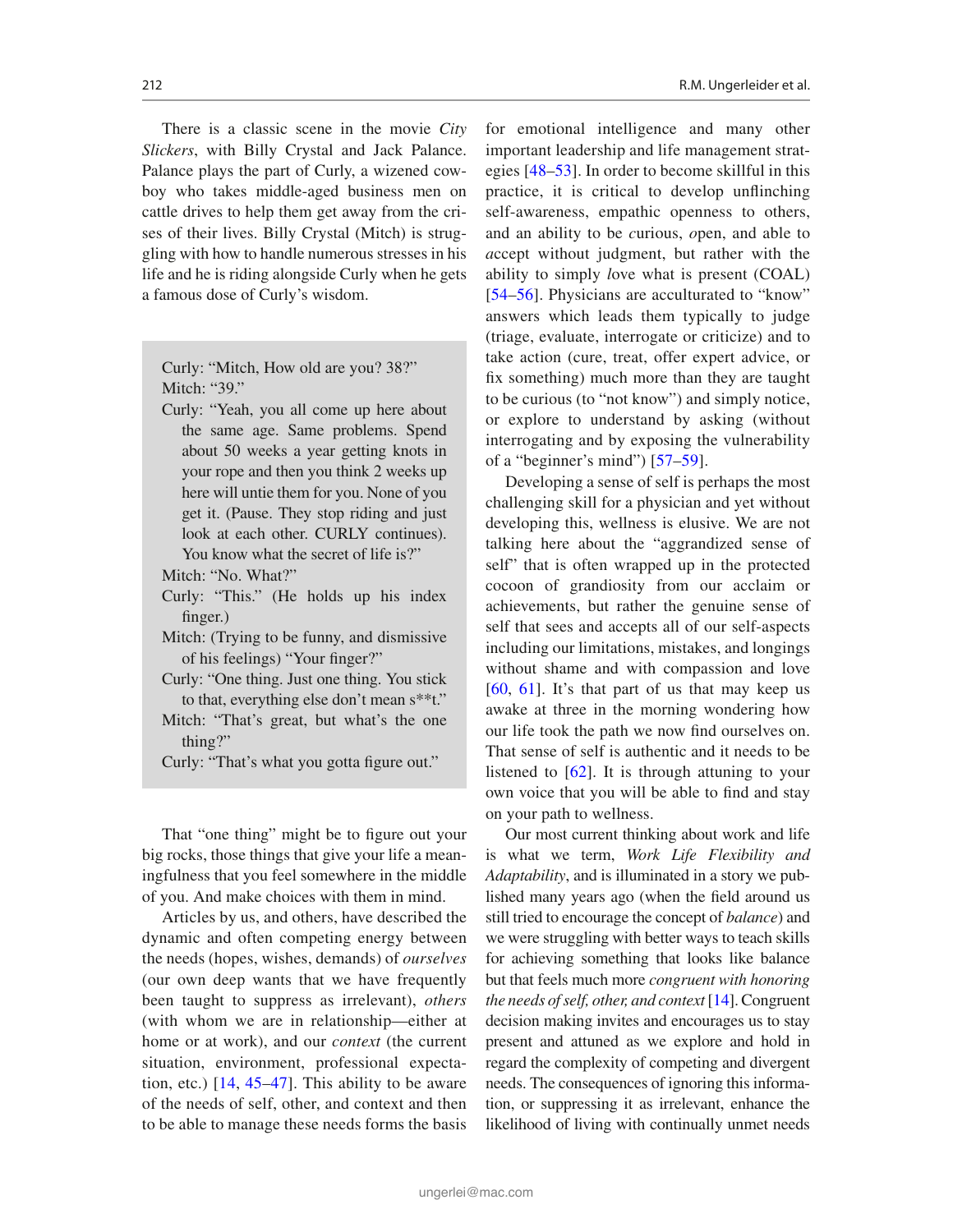which is a major contributing factor to burnout and distress [45–47, 58, 63, 64]. *When we achieve a sense of congruence, our choices invite us to have greater compassion for the difficulty of what we do*. This story (and others) [14, 40] has helped numerous colleagues understand the competing variables that must all be valued and honored in order to make choices that remain connected to the delicate essence of our lives—choices that respond to what is happening in the *now*, and that don't get stuck repeating tired patterns that may not serve us well any longer.

In an address to the International Conference on Communication in Healthcare [44], Charles Hatem suggests that attentiveness to wellness can lead to *renewal.* Renewal is a hopeful term; and that is appropriate because hope is a key ingredient for change. Renewal invites us to return to our self, which can be daunting to healthcare workers who have been taught to ignore their own needs. This invitation to return to our self brings to mind the prophetic words of T.S. Elliot:

We shall not cease from exploration, And the end of all our exploring Will be to arrive Where we started And know the place for the first time.

Often referred to as the poet laureate for corporate America, David Whyte once wrote [65]:

*In effect, if we can see the path ahead laid out for us, There is a good chance it is not our path; It is probably someone else's we have substituted for our own. Our own path must be deciphered every step of the way*.

In healthcare, we have been taught to pay attention to the needs of others and to the demands of the context, but returning to the sanctity of the self is an important theme in the "hero's journey" that many professionals complete during the course of their career [62]. It is a journey of spiritual awakening among physicians, and it is the journey that leads to wellness. In this sense, spirituality is defined as the reality of our commitment to a larger set of transcendent values as a framework for what we do, and properly acknowledged and incorporated, this becomes a key part of the front-wheel drive in our lives [44, 62, 66].

# **Integration and the Window of Tolerance**

In our work with numerous professionals, including many in highly stressful healthcare endeavors, a common theme we have observed among those who are in distress or who are burned out has been lack of integration. We view integration as an essential skill for achieving wellness.

Integration is the ability to *link differentiated parts into a whole that is flexible, adaptive, coherent, energized, and stable* (FACES) [56, 58]. You might want to imagine integration as a river (as portrayed so elegantly by Dan Siegel) [56]. The river (which symbolizes your life) is constantly flowing past two banks. On the left bank is rigidity and on the right bank is chaos neither is an integrated or desirable bank to rest on. In order to stay in the river (of integration), one must avoid becoming overly differentiated (not allowing the feelings, opinions, or information from others to influence us)—which leads to chaos (imagine if your family or team was comprised of people who were totally differentiated and unable to take any influence from (link to) each other—theirs was the only opinion or knowledge that counted—it would be chaos). On the other bank is rigidity, which is the result of too much linkage—where people "fuse" in their beliefs (such as creating protocols and policies that apply to all and from which there is no room for differentiation). In our healthcare culture, we have been encouraged to link to the point of rigidity and deviation (including introduction of wellness programs) is considered irrelevant, at best; and disruptive at worst. When that culture becomes pervasive, we have become grounded on a riverbank and are no longer able to value differentiated parts. FACES reminds us that to stay in the river, we need to adopt the seemingly paradoxical ability to be *flexible* yet *stable* [58]. To do this requires we (1) adapt to what is happening now (within (self), among (others), and between (context)) and treat that information with *coherence* (harmonious connection of equally valuable parts) while appreciating the *energy* available to us with this awareness.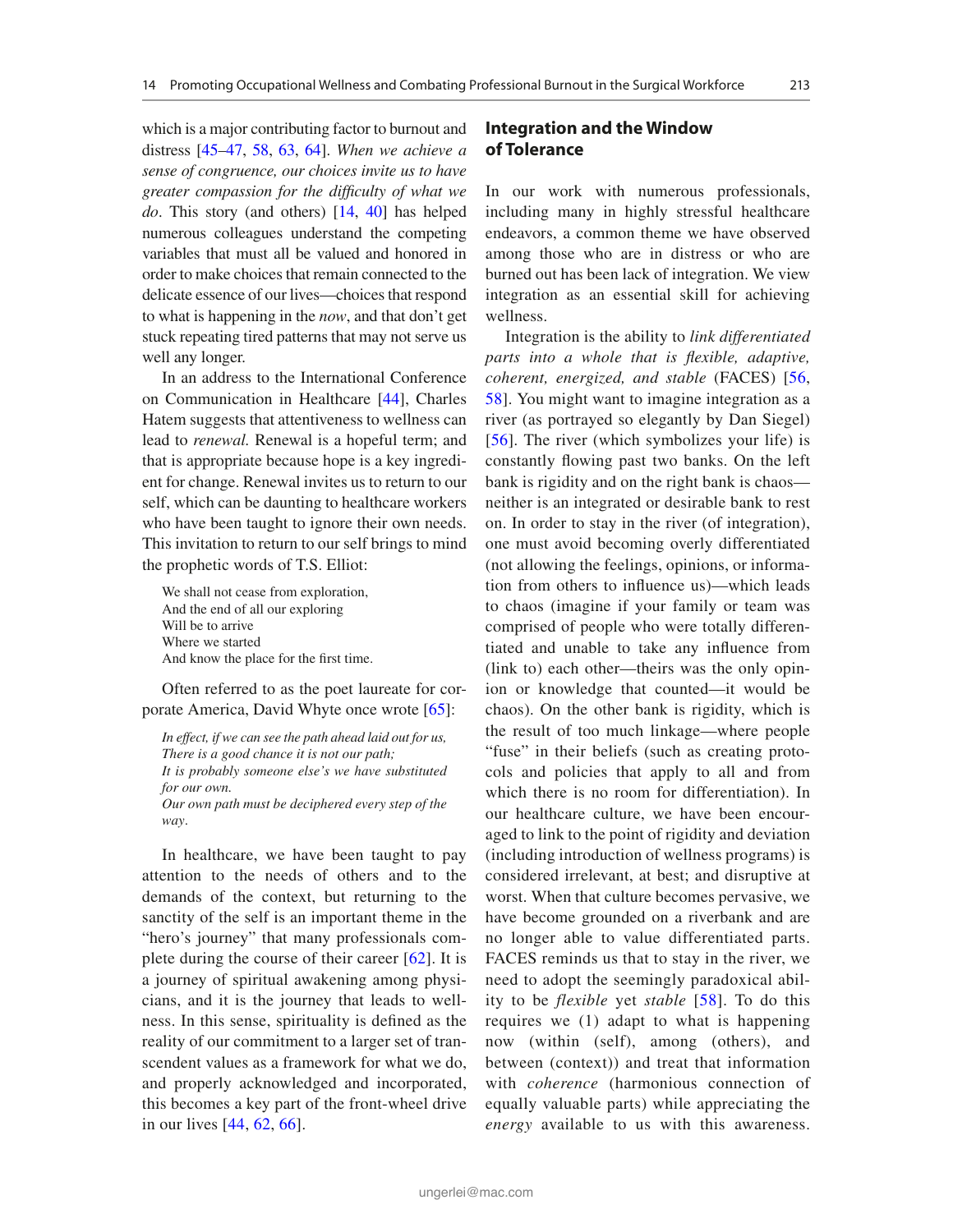These skills empower us to consider emerging possibilities and free us to make choices that remain stable (connected to our values and goals) while allowing infinite flexibility (potential for creativity and non-automaticity).

If the river of integration symbolizes our journey through life, obstacles that float towards us create challenges to which we have a variety of responses. On some occasions those challenges become intolerable and we react. One way of reacting is to *fight* (akin to throwing an instrument, or yelling at someone) or *flee* (we simply leave—perhaps saying who needs to put up with this anymore, I deserve better). Another way that we react to a challenge, when it becomes intolerable, is we *freeze* or *collapse* (simply disengage or shutdown). This would be similar to avoiding a conflict or even deciding to quit a job—get a divorce. Each of us has a window of tolerance that we can notice. Our window of tolerance may be big for some people or circumstances, and very small for other people or circumstances. When we get outside our window of tolerance (as manifested by fight, flee, freeze, or withdraw), it is an opportunity to learn and be curious (remember COAL). We insert this to remind you of the advice from Hokusai (see beginning quotes) because the path to wellness doesn't require perfection; it only requires presence, including that you simply notice. Life, living through you, restores the ability to notice, and use that awareness to treat yourself as one of your own best friends.

# **Mechanical vs. Complex Adaptive Systems**

As mentioned in the earlier section on burnout and distress, our cultural demand for perfectionism and our resultant shame when we can't achieve that impossible goal are factors that contribute to our inability to be well. Lack of understanding on the part of healthcare professionals and leaders in distinguishing the difference between mechanical and complex adaptive (biological) systems perpetuates and exacerbates this problem.

| <b>Table 14.1</b> Mechanical vs. complex adaptive systems |  |
|-----------------------------------------------------------|--|
|-----------------------------------------------------------|--|

| Mechanical system                                                                                           | Complex adaptive system                                                                              |
|-------------------------------------------------------------------------------------------------------------|------------------------------------------------------------------------------------------------------|
| Predictable, routine                                                                                        | Unpredictable, variable                                                                              |
| Task orientation—valuing<br>of consistency and<br>checklists                                                | Relationship<br>orientation—valuing of<br>differences                                                |
| Emergent behavior<br>discouraged                                                                            | Emergent behavior<br>encouraged                                                                      |
| Interrogate, judge, fix                                                                                     | Explore, understand, join                                                                            |
| Spreadsheets, charts,<br>graphs, protocols to<br>enhance or measure<br>reproducibility and<br>comparability | Collaboration,<br>connection, and<br>inquisitiveness to<br>enhance or stimulate<br>change and growth |
| One correct answer<br>(truth)                                                                               | Multiple possibilities                                                                               |
| Linear thinking                                                                                             | Systems thinking                                                                                     |

In their first report, *To Err is Human* (published in 1999) [37], the Institute of Medicine (IOM) called attention to the difference between mechanical and complex adaptive systems. Not only is it important to understand this difference as it relates to patient safety, but it is also critically relevant to your own safety and wellness. Table 14.1 compares some of the important characteristics of each. Mechanical systems are expected to perform in a predictable and routine fashion. An elevator, car, airplane, or heart lung machine is a mechanical system. When you push the button for the fifth floor in an elevator, depress the accelerator on a car, pull back the throttle in an airplane, or turn up the speed of a roller head on a pump, you anticipate a predictable result. You don't just anticipate it, you expect or even demand it. If you don't get that result, you might declare the system to be "broken" and in need of repair, and a repairperson would come and *interrogate* (analyze), *judge* (declare the nature of the problem), and *fix* the malfunction. Mechanical systems lend themselves to task orientation and protocols [67]. Emergent (creative or innovative deviations from protocols) behavior is simply discouraged. You wouldn't want to push the button on an elevator for the fifth floor and have it take you instead to the third floor because that has been the more popular floor today. Mechanical systems work because of consistency—there is one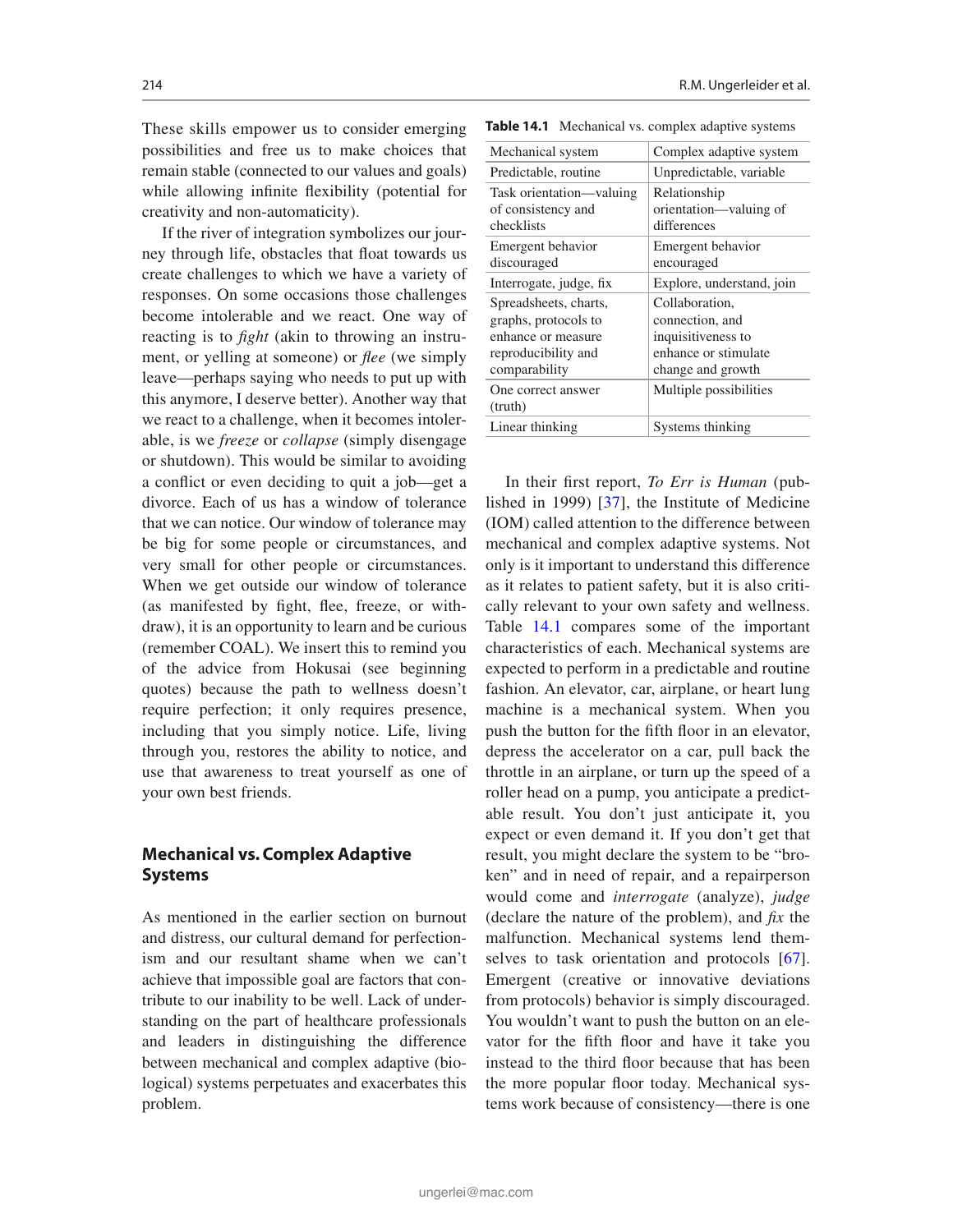correct answer—and it is in the owner's manual. Mechanical systems lend themselves to charts and graphs for measuring results because all the systems are the same and are comparable. Mechanical systems are robotic, not human. How would you like to be interrogated, judged, and fixed? Unfortunately, our medical culture often tries to do this to us. No wonder we become unwell.

Complex adaptive systems are unpredictable and variable. We hope for a certain range of performance and when we don't get what we desire, our approach is more often to *explore* (with genuine, open-minded curiosity) in order to *understand* (learn) so that we can *join* (connect to) the system in a way that can help us better manage future relationships to it. Farming is an example of a complex adaptive system. The farmer can learn all they can about the characteristics of the soil, the climate, and other factors that would guide them to plant a certain type of crop, and then they have to watch and see what happens. If they don't get a desirable result, it won't help them to blame the weather, criticize the soil, or punish the seeds. They are better served by trying to understand what happened and how this might influence what they do the next year. They might decide to try something that others in the area haven't tried and this could lead to a remarkable outcome. Errors are understood as opportunities to learn rather than failures that create shame [68]. How many of you would like to be explored with genuine curiosity in order to be understood so that your ideas and energy can be connected in a meaningful and appreciated way to the energy of your group? Complex adaptive systems thrive on this type of emergent (innovative) behavior for change and growth, and these systems invite multiple possibilities or solutions—they are life enhancing, not life restricting. In fact, research has suggested that one of the most powerful behaviors for creating vibrant and resonant relationships and teams is the ability of people to accept influence from one another, regardless of their title or position in the hierarchy [30, 69, 70]. Complex adaptive systems are human and welcome all that comes with that—including, and perhaps requiring, wellness.

In medicine, we work with both mechanical and complex adaptive systems simultaneously. It is important that we don't get them confused.

All of the above information informs ways we can choose to utilize for constructing our lives. In the section that follows we will offer numerous ways for you to recover and renew—which techniques you choose will be a matter of personal fit and comfort.

#### **The Healthy Mind Platter**

In 2012, David Rock, Dan Siegel, and colleagues introduced the concept of the *healthy mind platter* [71] (see Fig. 14.3), based on substantial research in the fields of physiology, neurology, biology, business, and medicine. These seven neurocognitive activities nurture the mind, the body, the brain, and our spirit, reconnecting us to our wholeness and allowing us to renew. Below, the items on the platter are briefly described, using information and segments from Rock and Siegel's important article.

#### **Sleep Time**

Research has shown that sleep is critical for homeostatic restoration, thermoregulation, tissue repair, immunity, memory processing and consolidation, learning, and emotion regulation. Increasing evidence about noisy and disruptive alarms contribute to disrupted sleep by physicians, to altered physiological vital signs, elevated levels of stress and medical errors [72, 73]. Accordingly, sleep deprivation can be more lethal than food deprivation. Belief that you are a *mechanical system* that doesn't require sleep is not a path to wellness. Recent studies strongly point to the fact that sleep is far more important than is generally recognized, and though people in general (and in healthcare specifically) don't get enough of it, there are easy steps to start remedying this problem. Adding a nap to one's day or an extra 20 min to one's sleep cycle (or both) can yield major benefits to cognition, emotional regulation, and general performance for the complex adaptive system called by your name.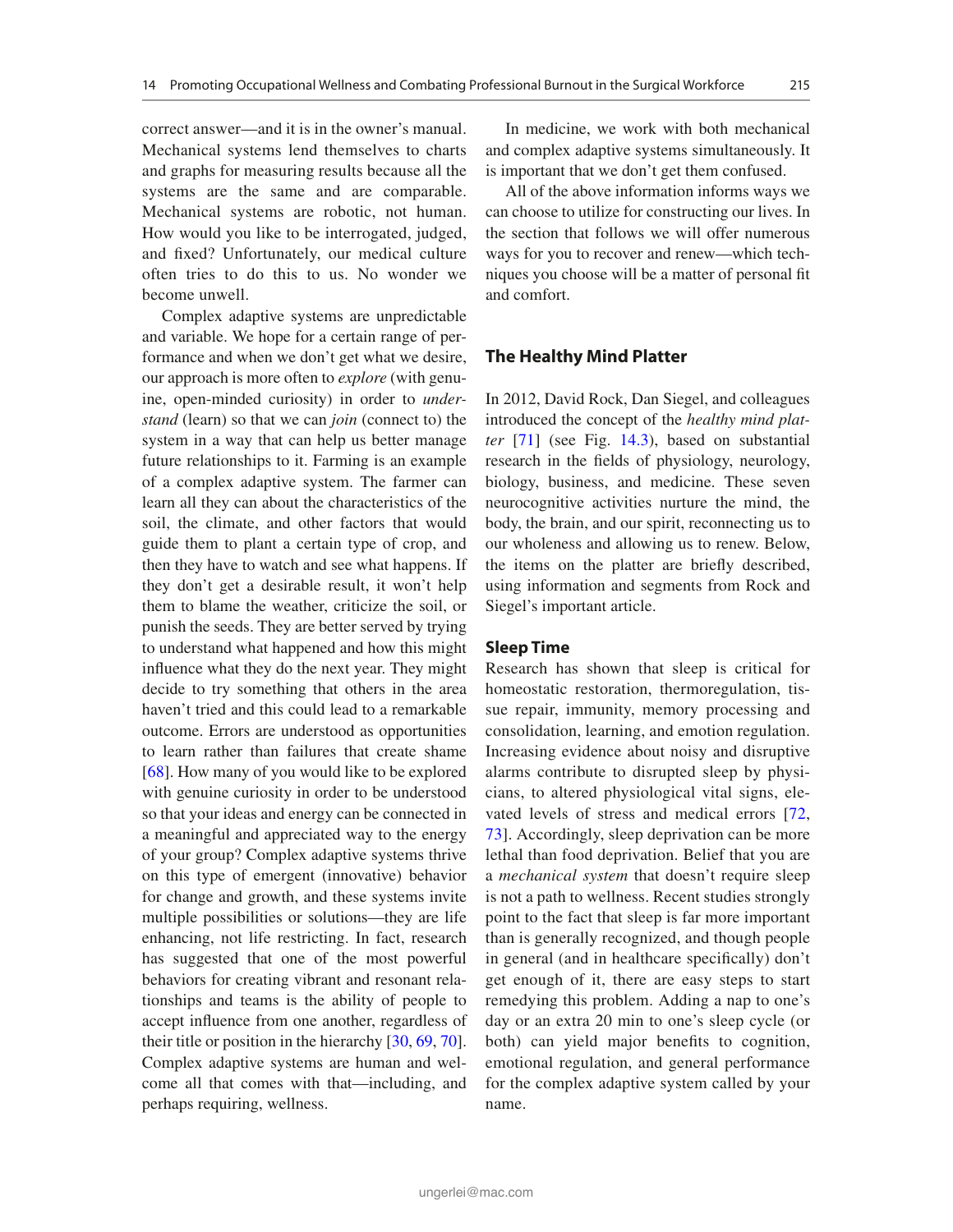

The Healthy Mind platter, for Optimal Brain Matter

Fig. 14.3 The healthy mind platter

#### **Play Time**

Playfulness enhances our capacity to innovate, adapt, and master changing circumstance. In this sense, playfulness is a way to expand our windows of tolerance and improve our capacity to be flexible, adaptive, coherent, energized, and stable. It is not just an escape. Play can help us integrate and reconcile difficult or contradictory circumstances. And, often, it can show us a way out of our problems. All mammals play; yet it is ironic how our healthcare culture suppresses that, because what we do, after all, is "serious business." It turns out that play is also "serious business" [71]. Numerous studies have documented the impact of positive emotions on team and individual performance [69, 74–77] and play invites positive emotions, which have been documented as being critical for optimal performance [69, 74–76]. Equally important benefits of play is that it can facilitate learning and play can help in the development of flexible emotional responses to unexpected events (our window of tolerance) where individuals experience a loss of control, and which can be a major form of stress  $[30, 71, 78]$ . Play, or "having fun," is not healthy when it is structured to tease, belittle, or in any way deride a team member [58], but in its pure and spontaneous form, it allows

humans to practice the novel motor and social skills that will prove to be essential for survival in the workplace jungle.

#### **Downtime**

This is the most counterintuitive component of the healthy mind platter, and possibly the most misunderstood. It is also extremely challenging for most people in the healthcare profession. Downtime does not refer to hobbies (focus time) or sports (physical time) but rather to a very specific activity: "inactivity," or "doing nothing that has a predefined goal." Downtime is actually intentionally having no intention, of consciously engaging in doing nothing specific. Downtime is simply "hanging out, being with one's surroundings, being spontaneous, having no particular goal or focus." Unfortunately, most of the words used by busy/successful professionals to describe downtime have a negative connotation—words like idling, hanging around, loafing, lazing, goofing off, and chilling out. During downtime, we do much more than slumber, rest, and go "off-line." Researchers have shown that insight is preceded and aided by disconnecting from deliberate, goaldirected, conscious thinking and permits the process of *integration*, or the linking of differentiated parts, to unfold. Numerous studies have demon-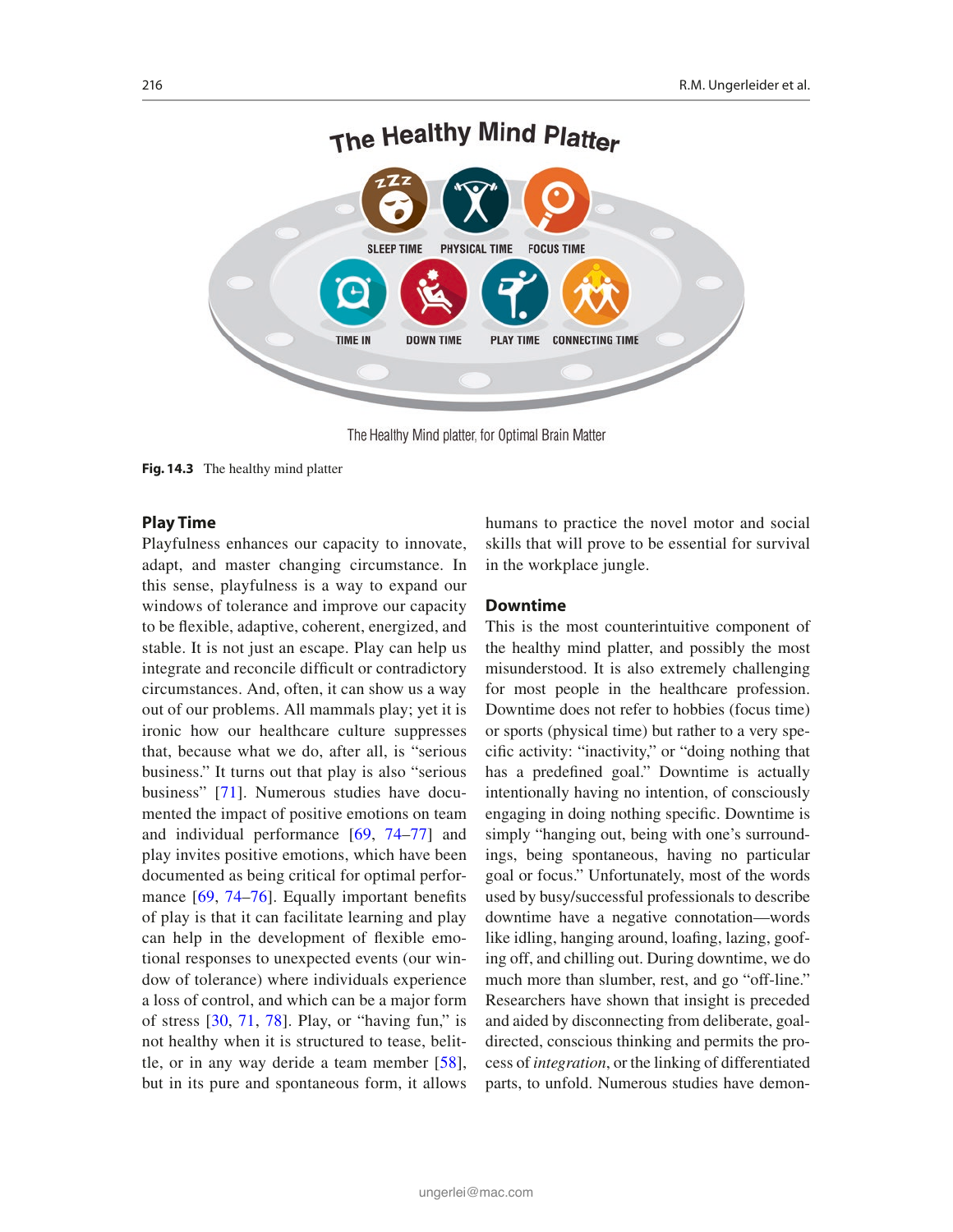strated the superiority of unconscious thought vs. conscious, logical reasoning in creating clearer, and more innovative decisions [79, 80]. In their book *The Break-out Principle* [81], Herbert Benson and William Proctor explain that the best way for solving thorny issues or complex problems is first to struggle with it, through problem analysis or fact gathering, up to the point where one stops feeling productive and starts feeling anxious and stressed. This is the signal for the second step: "distracting" oneself from the problem. There are many ways of doing this, including visiting a museum, taking a hot shower, listening to some calming music, or going for a walk. According to the authors, the key is "to stop analyzing, surrender control, and completely detach (oneself) from the stress producing thoughts." This typically leads to what the authors call "the breakout": a sudden insight or a new perspective that sheds a whole new light on the problem at hand. The very fact that unconscious thought and incubation time are conducive to better decision making and insight has profound implications for self-leadership. Downtime connects the left brain's clutter of facts with the right brain's ability to synthesize and innovate [82, 83] and the result is integration of our cerebral hemispheres in a way that restores wholeness, and with that, a connection to wellness.

## **Time-In (Reflection, Attunement, Mindfulness)**

Time-in is characterized by a very particular type of conscious, focused attention on the inner life of the self in the here and the now. Time-in focuses attention on one's intentions and highlights awareness of awareness itself—the two fundamental elements of being mindful [55]. Time-in develops the capacity to be present with experience in a way that invites one to simply notice (see what Hokusai says at the beginning of this chapter) without judgment while promoting curiosity and acceptance. This awareness is essential for maintaining congruence and for cultivating attunement (to self, others, and context). The literature on mindfulness-based stress reduction (MBSR) is growing rapidly and there is little argument that mindfulness practices pay great

dividends in maintaining a healthy physiological and psychological state. Unlike time-out, time-in is time spent paying attention in a particular way, on purpose, in the present moment. Many medical schools are now including mindfulness meditation practices as a part of their curriculum in an attempt to enhance wellness. There are a variety of ways to introduce mindfulness and awareness as an antidote to the automaticity of your life and these include mindful meditation techniques, reflective journaling, or other awareness-inviting practices. For more information on some of these you may wish to visit the following websites:

- http://ggia.berkeley.edu/practice/expressive\_ writing?utm\_source=GG+Newsletter+Feb+17 +2016&utm\_campaign=GG+Newsletter+Feb+ 17+2016&utm\_medium=email#data-tab-how (Greater Good at Berkley and J.W. Pennebaker, PhD)
- http://homepage.psy.utexas.edu/homepage/faculty/pennebaker/home2000/WritingandHealth. html (JW Pennebaker, PhD)
- http://www.drdansiegel.com/resources/wheel\_ of\_awareness/ (Daniel Siegel, MD)
- http://self-compassion.org/category/exercises/ (Kristen Neff, PhD)
- http://marc.ucla.edu/body.cfm?id=22 (Guided Meditations at UCLA)
- http://www.simplybeing.org.uk/index.php/ weblinks

#### **Connecting Time**

Social connection is a basic human need, much like water, food, and shelter, and a sense of belonging is essential for wellness [84]. From our earliest days of life, our connections to others provide a source of feeling seen, safe, and secure. It is not surprising that these same feelings of safety and attunement (seeing and feeling seen by others) describe the sense of belonging that is a core element for the ability to form and maintain a highly functional medical team [57, 58]. One of the most powerful measures of social support is whether a person has an intimate, confiding relationship, typically a spouse or a lover; friends or relatives function similarly but less powerfully [85]. In repeated studies, the connec-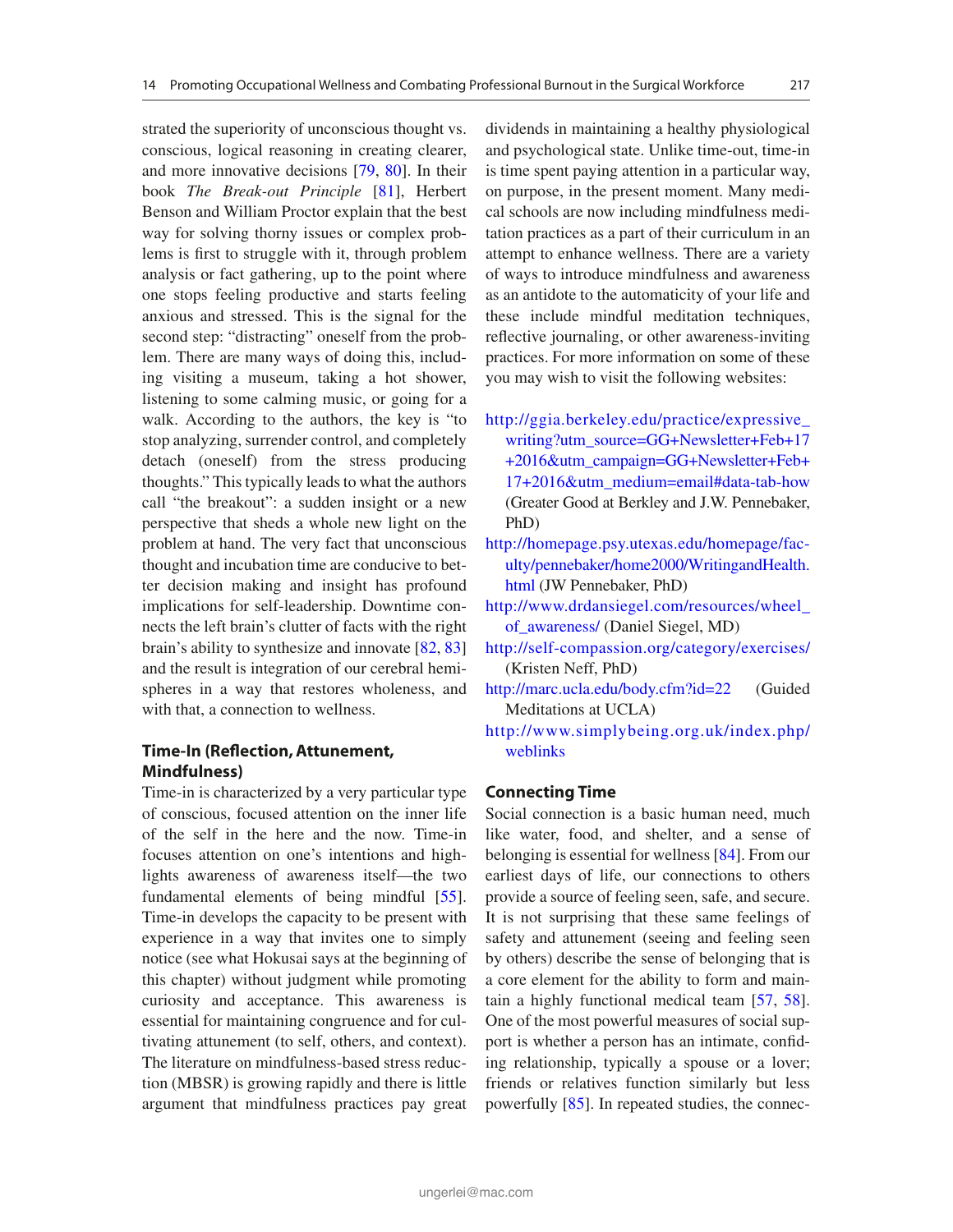*the claim that they are designed by scientists or based on scientific research. To be charitable, we might call them inspired by science—not to be confused with actually proven by science. One form of training, however, has been shown to maintain and improve brain health—physical exercise."*

And they end their article by stating:

"*So instead of spending money on computer games or puzzles to improve your brain's health, invest in a gym membership. Or just turn off the computer and go for a brisk walk."*

Exercise improves executive function and moderate exercise reduces stress, decreases anxiety, and alleviates depression [88]—all of the factors that contribute to burnout and deprive us from wellness. While we sometimes consider physical activity to be important for our bodies, the increasing data on how important it is for our brains emphasizes why it is a staple in our quest for wellness.

#### **Focus Time**

Focus time is the time we are able to focus, stay focused, and refocus efficiently and effectively. To focus is to pay close attention. There is a direct relationship between stress, focus, and health. One could even propose that the capacity to focus attention is an ongoing indicator of mental fitness. The ability to remain focused by sustaining attention is a function of self-control, and appears to depend on a limited resource. Just as a muscle gets tired from exertion, acts of self-control cause short-term impairments (mental depletion) in subsequent needs for self-control, even on unrelated tasks. When this happens, we can begin to feel overwhelmed and incapable, beginning a slide towards distress and burnout. Focus time requires the ability to refocus following distraction or during multitasking (as we continuously switch the spotlight of our attention back and forth between different stimuli). Performing surgery is an extreme example of focus time. However, many surgeons have told us that after a

strated to relieve stress, improve outlook, and mitigate the enormity of an impending challenge. Furthermore, it has been shown that individuals who have diminished social connections may experience higher levels of stress and react more negatively to stress (have a narrower window of tolerance). Given that stress is an important cause of sleep problems, burnout, and depression, the buffering effect of social support on stress is pertinent to our discussion of how the Healthy Mind Platter provides the "nutrition" needed for wellness. A recent article in Harvard Business Review on how successful businesses "manage their emotional culture" introduces the term *companionate love.* In organizations where employees felt and expressed companionate love towards one another, people reported greater job satisfaction, commitment, and personal accountability for work performance [86]. This was contrasted to cultures of fear (defined by *threat rigidity)*, where employees felt intimidated, afraid of doing something for which they might be blamed, and not sure who they could trust. In the latter organizations, burnout (manifested by all the distress elements measured and discussed above as well as by high employee turnover) was high. Organizations that cultivate connections do a lot to invite wellness because the need to belong and to feel valued is a basic human need.

#### **Physical Time**

There is little that needs to be emphasized here. Most of us are aware of the numerous wellness benefits of exercise and other forms of physical activity (such as sports, hobbies, or playing). In an article in the New York Times [87], Sandra Aamodt and Sam Wang, respectively, editor in chief of Nature Neuroscience and associate professor of molecular biology and neuroscience at Princeton, take a critical look at computer programs to improve brain performance. The digital brain health and fitness software market is a booming business. According to the 2010 industry report called "Transforming Brain Health with Digital Tools to Assess, enhance and Treat Cognition across the Lifespan: The state of the Brain Fitness Market 2010" the size of the world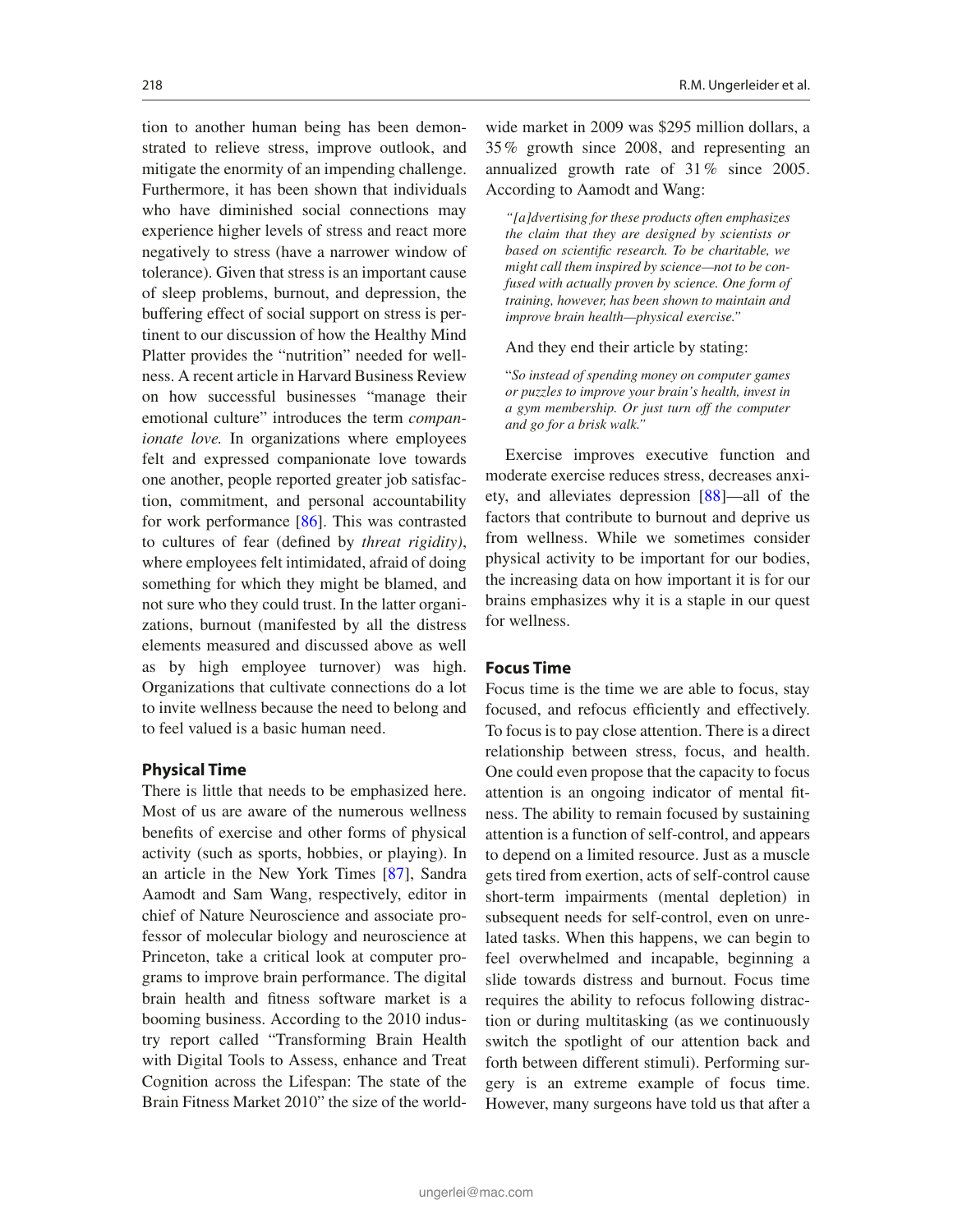particularly challenging procedure that has required them to focus (and block out distractions) over an extended period of time, they need to return to the quiet of their office and have some "downtime" recovering. To achieve the wellness benefits from focus time, we accept that our culture invites distractions that constantly occupy our attention and can serve to drain our energy. An example of this is the experience commonly described by people who begin a mindful meditation practice—they become disturbed that their mind is so distractible and they believe that they are not succeeding at meditating. They are actually noticing what is already there—our minds are in constant movement, attending to the plethora of demands in our life. Simply noticing this is the first gift from meditation. The gift is in noticing and accepting without judgment [89]. Ability to enhance and to maintain focus can be practiced with meditation, but also with hobbies that require attention to a task. Over time, this helps individuals combat the feelings of being overwhelmed (burned out) that so often accompany multitasking and extended needs for focus. Practicing focus promotes wellness by helping us learn how to minimize the "switching time costs" from multitasking that tend to deplete us.

# **Additional Wellness Tips**

Practicing wellness extends beyond including exercise, rest, and nutrition as part of our daily routine. Wellness affects our entire being and is accompanied by the qualities we need to not only prevent burnout, but also thrive—qualities like resilience, creativity, courage, and joy. Ironically, in a recently published survey of cardiac surgeon members of the Congenital Heart Surgeons Society (CHSS) and the European Association of Congenital Heart Surgeons (EACHS), many pointed to these latter qualities as the reason for their success [59]. When we have conducted leadership and team trainings, we sometimes ask three questions. The first is what are the responsibilities of a leader or of a high-performing team member? We often garner a long list of important tasks and performance imperatives that are expected from

leading people in our profession—including (but not limited to) decision making, vision crafting, consistency, knowledge, competent (or better) skills, ability to innovate or improvise, manage people, etc. Our second question is similar to the one asked in the survey mentioned above: What are the qualities demonstrated by these high performers or leaders? The list invariably includes attributes like integrity, courage, resilience, selfaccountability (absence of blame), perseverance, positivity during adversity, creativity, curiosity, humility, and compassion. Our third question is the more difficult one for people to answer: How do you teach (or manifest) these latter qualities? In a culture that mandates perfection, and evaluates us simply by the one-dimensional outcome of patient survival, where do we measure qualities such as perseverance, grit, integrity, or courage? How do we reward compassion, innovation, or resilience—especially since each of these qualities is often associated with failure and struggle [90]? And if we can't find a way to value and celebrate the emergence of these attributes that are essential to wellness and wholeness, why are we surprised when they get so suppressed and buried that the human spirit in us becomes burned out, depressed, discouraged, overwhelmed, and depersonalized?

In healthcare we are so accustomed to seeking the answers "out there." But to cultivate the qualities mentioned above, the solution lies within us [62] and is beautifully illustrated by the words of Ralph Waldo Emerson:

What lies behind us And what lies before us Are tiny matters Compared to what lies within us.

# **Release Yourself and Others from Unnecessary Judgements**

Our medical culture can be merciless. Patients come to us for solutions to problems that are not always solvable. Our profession demands that we hold ourselves accountable to perfection and yet *life is so fragile and unpredictable that no one has yet been able to get out of it alive*. This creates an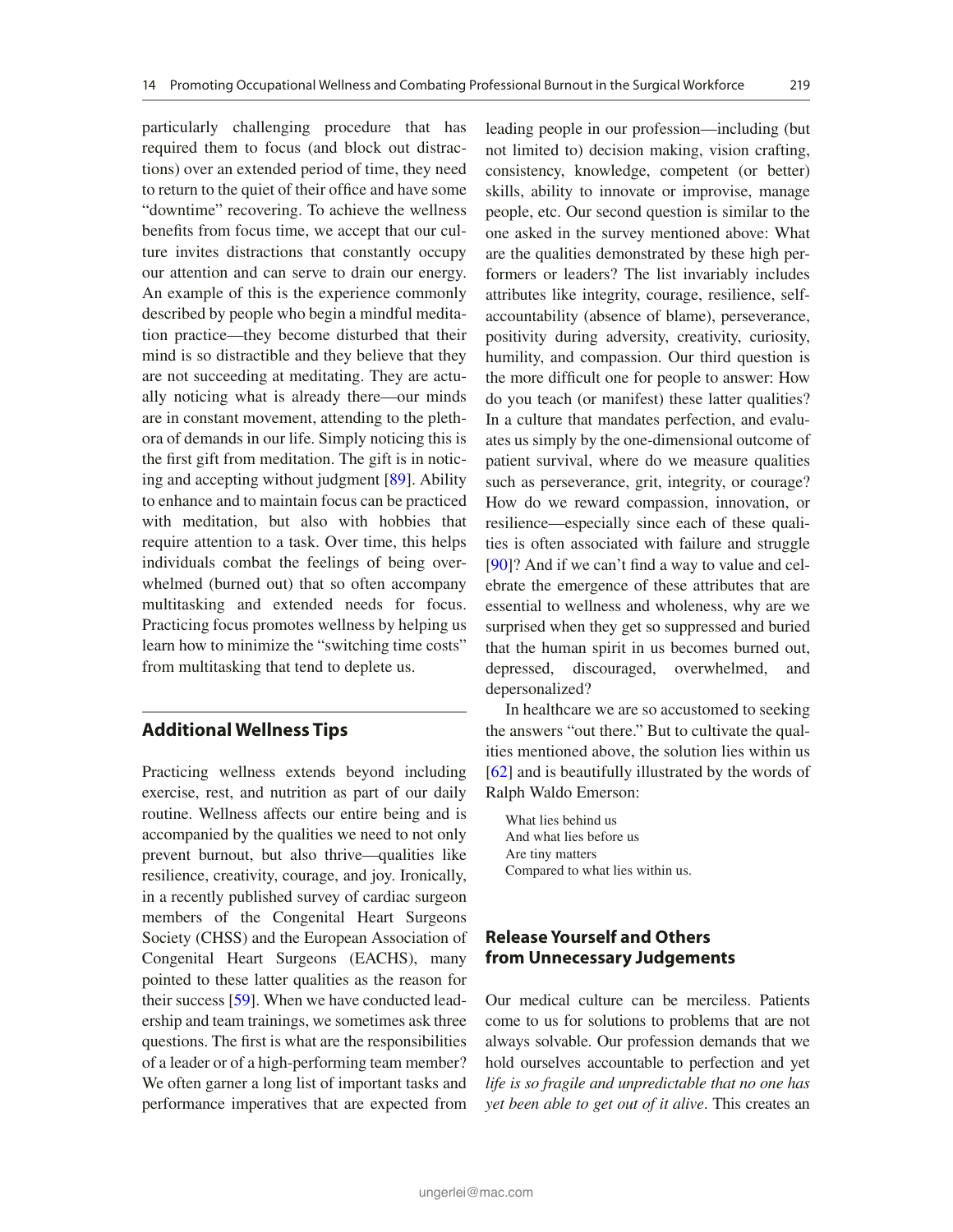impossible expectation (that with the right skills, we can prevent the inevitable) and yet most of us have readily embraced and agreed to sign up for the challenge. When a patient survives, we are happy to take the credit and use it to exalt the magnificence of our program (and in some cases, a team member may be happy to adorn themselves with individual credit). And when a patient dies, we take it personally—which is really hard to do, so in many organizations, the blame for something that might have been inevitable lands some*where*, and often in some*one*. If this is hard to read, it is even harder to witness, and yet the number of programs that now get scrutinized, reviewed, and criticized is growing annually—and you would be surprised to know that many of these are among our nation's most exemplary sites. It is enough to make you sick—and in fact, it will. No one of us can survive this type of pressure and remain "well" [91, 92].

So the next time there is an unwanted outcome and the "witch hunt" has gotten under way, simply disengage yourself. It's "their" stuff and you simply don't need to own it. We all do the best we can, and if we can maintain a hold on wellness, we'll survive to be able to help the next patient. Protect yourself from being the container for disappointment and simply *refuse to take it personally*. The problems we sometimes are asked to solve are simply bigger than any of us. In fact, they may not even be problems, which invites this reframe (from a famous Taoist tale):

Once upon a time in a village in ancient China there was an old man who lived alone with his son. They were very poor. They had just a small plot of land outside the village to grow rice and vegetables and a rude hut to live in. But they also had a good mare. It was the son's pride and joy, and their only possession of value.

One day the mare ran away.

- The old man's friends came to him and commiserated. "What a wonderful mare that was!" They said. "What bad fortune that she ran off!"
- "Who can tell? It is neither good nor bad, it just is." The old man said.
- Two weeks later the mare returned accompanied by a fine barbarian stallion. Friends and neighbors all came around and congratulated the old man. "Now you have your mare back, and

that stallion is as fine as any in the land. What a stroke of good fortune!"

- "Who can tell? It is neither good nor bad, it just is." The old man said.
- Two weeks later the son fell off the stallion while riding and broke his leg. Friends of the old man came to him to express their sympathy. "It's too bad your son broke his leg, and right before the planting season, too. What bad luck!"
- "Who can tell? It is neither good nor bad, it just is." The old man said.
- Two weeks later, war came to the land, and all able-bodied young men were drafted. The troop that contained the men from the village was at the front in a bloody engagement, and the entire troop was lost. All the men from the village died in battle.
- The young man with the broken leg stayed home. His leg healed. He and his father bred many fine horses, and tended their fields.

When something happens at work, don't judge it. Judgment not only invites blame but it can be a hallmark for lack of accountability—a deadly trait in a leader. Life experiences provide us with an opportunity to learn. In that way, it is neither good nor bad, it just is. What you do with it—that is the key to wellness.

One technique that helps with this reframe is to *Tell Another Story.* In cases where you find yourself caught up in judgment, remember that you are a complex adaptive system working in a complex profession—and take the invitation to think creatively. What could be an alternative story (stories) that can explain someone's behavior, or help you understand their perspective? What might be another way of looking at an outcome as something from which you can gain a new insight or something positive?

#### **Embrace Joy and Gratitude**

You have likely spent many years becoming a capable professional in our field and it has taken sacrifice. Years of studying, nights on call, family events missed, commitment to learning, and constantly getting better. You have developed yourself into a precious and valuable resource. Take a moment to breathe and appreciate your-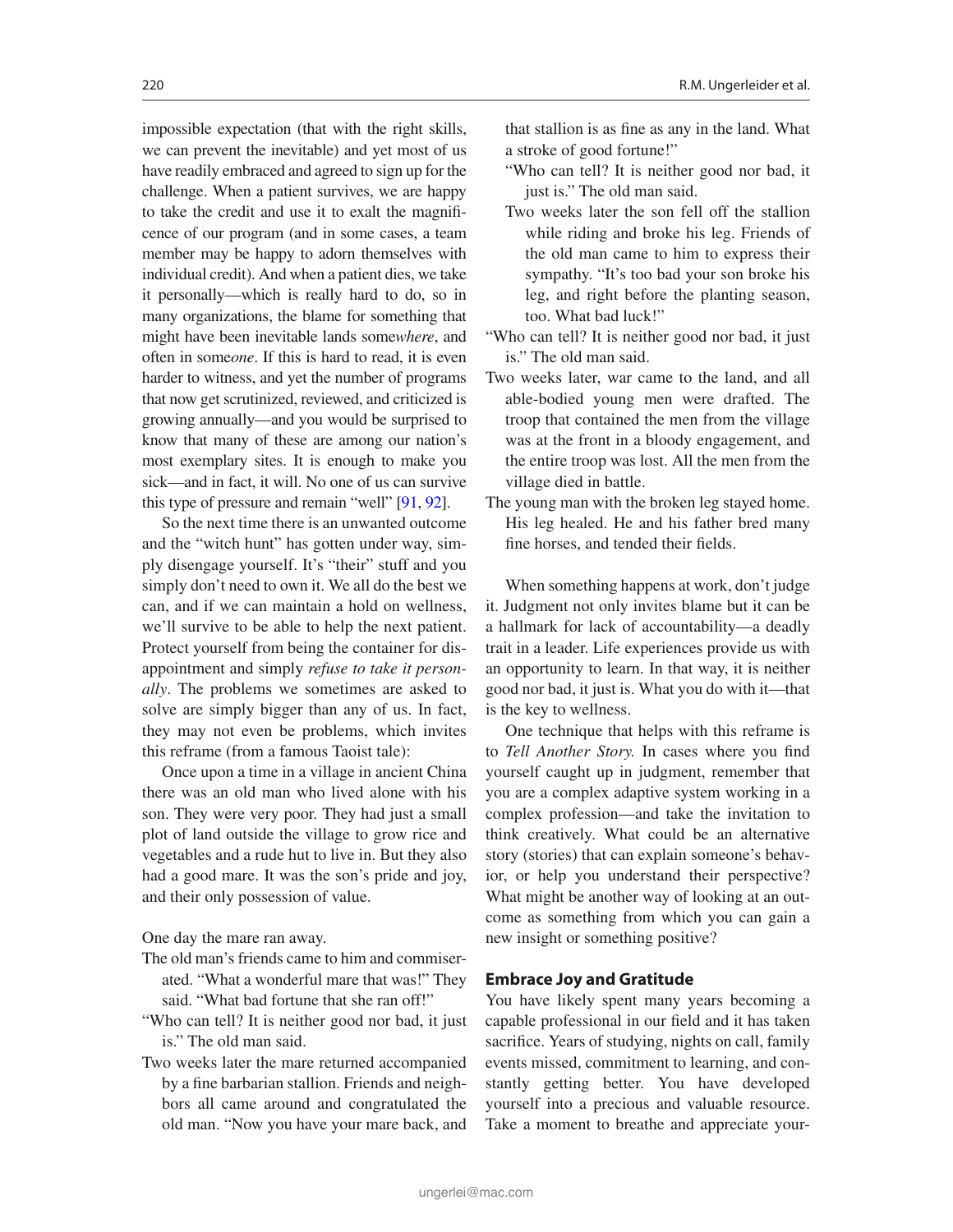self for all you have learned and all you have accomplished. Take another breath and appreciate yourself for how much you care. Let that in. Can you allow yourself to feel grateful for all you have learned? Can you find a way to have compassion for that part of you that cares so much for others? Can you reconnect to that core inside you, that core you know is there, and find joy that you have done something so meaningful with your life. You can take that joy and gratitude with you wherever you go. It can go a long way towards helping you achieve wellness.

Some ways to connect to gratitude are to spend the first few minutes each morning and each evening before bed, reminding yourself of the things for which you have gratitude. You might also consider sending a short note or e-mail to someone for whom you are grateful. Even more powerful is to call them up, or visit them in person, and read your words to them.

#### **Photographic Proof**

See if you can locate a photograph of yourself when you were younger. Perhaps you can find several. Take some time and reconnect to that person. There is a lot of information in that photograph. Hokusai says to notice. What can you notice? Notice your posture or your countenance. Notice where you were at the time the photograph was taken. Who were you with? Who took the photo? Where are those people today? If you could say something to that younger you, what would you say? If that younger you could say something to you, what would he or she say? What would you imagine some of the real people whose stories we shared at the beginning of this article might have said to their younger selves, and what might their younger selves have said to them? Imagine if you shared your photograph with other members of your team—would they recognize you—the you that you know is there, still inside you? Would you feel safe sharing that part of you? Or would it feel scary, and perhaps make you feel vulnerable? What does that mean? If you have trouble even thinking of doing the above, what does that mean?

This is simply a way for you to reconnect to who you are and what is valuable about you—not to your title, or to your accomplishments. Not to your possessions or net worth or last patient outcome; but to your real value—the parts of you that are dear and that need to be embraced and loved and protected so that you don't lose them. This is photographic proof that you are whole and valuable and preserving the unique and valuable "you" in a culture that wants to transform humans into robots is what the rest of this article has been about.

Several years ago we were blessed to participate in a conference and serve on a panel with Irish poet, John O'Donohue, whose work we have quoted in the past [40]. John died (young) a few years later of a heart attack, as he was slowing down his life, trying to enjoy the fruits of his labors and embrace his important relationships. We want to end by sharing with you a blessing of his for your work and we hope you can carry this with you as you move forward.

For Work John O'Donohue

| May the light of your soul bless your work                    |
|---------------------------------------------------------------|
| With love and warmth of heart                                 |
| May you see in what you do the beauty of your                 |
| soul                                                          |
| May the sacredness of your work bring light and               |
| renewal                                                       |
| To those who work with you                                    |
| And to those who see and receive your work                    |
| May your work never exhaust you                               |
| May it release wellsprings of refreshment                     |
| Inspiration and excitement                                    |
| May you never become lost in bland absences                   |
| May the day never burden                                      |
| May dawn find hope in your heart                              |
| Approaching your new day with dreams                          |
| Possibilities and promises                                    |
| May evening find you gracious and fulfilled                   |
| May you go into the night blessed, sheltered and<br>protected |
| May your soul calm, console and renew you                     |

#### **References**

- 1. Patrick PK. Burnout: job hazard for health workers. Hospitals. 1979;53(22):87–8.
- 2. Shubin S. Burnout: the professional hazard you face in nursing. Nursing. 1978;8(7):22–7.
- 3. Splettes M. "Burnout" problem in helping professionals. Dent Dimens. 1977;11:17–24.
- 4. Veninga R. Administrator burnout—causes and cures. Hosp Prog. 1979;60(2):45–52.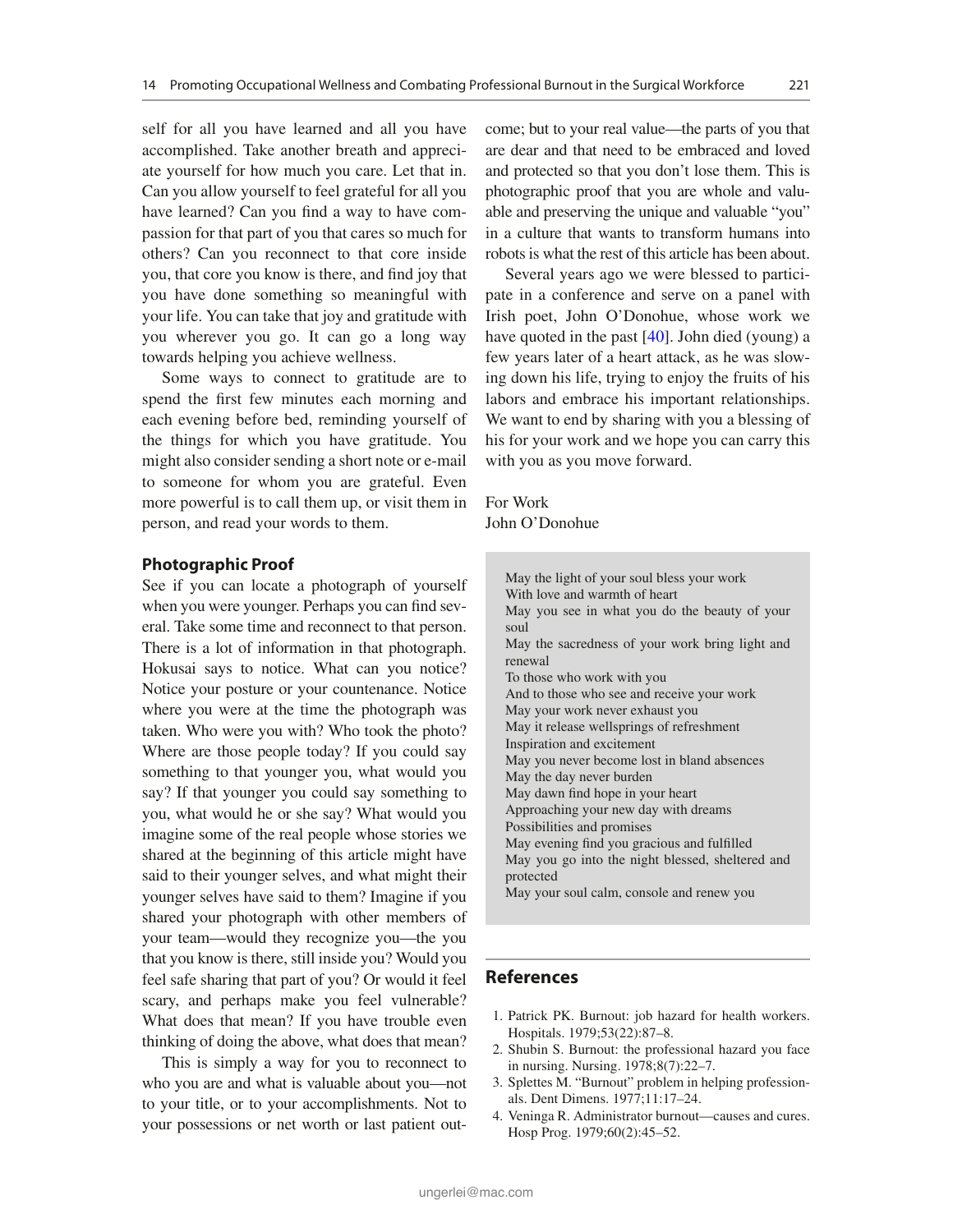- 5. Balch CM, Shanafelt TD. Dynamic tension between success in a surgical career and personal wellness:
- how can we succeed in a stressful environment and a "culture of bravado?". Ann Surg Oncol. 2011;18: 1213–6. 6. Shanafelt TD, Balch CM, Bechamps GJ, et al.
- Burnout and career satisfaction among American surgeons. Ann Surg. 2009;250(3):463–71.
- 7. Shanafelt TD, Balch CM, Bechamps G, et al. Burnout and medical errors among American Surgeons. Ann Surg. 2010;251(6):995–1000.
- 8. Campbell Jr DA. Physician wellness and patient safety. Ann Surg. 2010;251:1001–2.
- 9. Hull L, Arora S, Aggarwal R, Darzi A, Vincent C, Sevdalis N. The impact of nontechnical skills on technical performance in surgery: a systematic review. J Am Coll Surg. 2012;214(2):214–30.
- 10. Arora S, Hull L, Sevdalis N, et al. Factors compromising safety in surgery: stressful events in the operating room. Am J Surg. 2010;199:60–5.
- 11. Arora S, Sevdalis N, Nestel D, Woloshynowych M, Darzi A, Kneebone R. The Impact of stress on surgical performance: a systematic review of the literature. Surgery. 2010;147(3):318–30.
- 12. Stewart DE, Ahmad F, Cheung AM, Bergman B, Dell DL. Women physicians and stress. J Women Health Gend-Based Med. 2000;9:185–90.
- 13. Myers MF. The well-being of physician relationships. West J Med. 2001;174:30–3.
- 14. Dickey J, Ungerleider RM. Professionalism and balance for thoracic surgeons. Ann Thorac Surg. 2004;77:1145–8.
- 15. Ramirez AJ, Graham J, Richards MA, et al. Burnout and psychiatric disorder among cancer clinicians. Br J Cancer. 1995;71:1263–9.
- 16. Dyrbye LN, Varkey P, Boone S, Satele D, Sloan J, Shanafelt TD. Physican satisfaction and burnout at different career stages. Mayo Clin Proc. 2013;88(12):1358–67.
- 17. Bellini LM, Baime M, Shea JA. Variation of mood and empathy during internship. JAMA. 2002;287:3143–6.
- 18. Lemkau J, Rafferty J, Gordon Jr R. Burnout and career-choice regret among family practice physicians in early practice. Fam Pract Res J. 1994;14:213–22.
- 19. McCue JD, Sachs CL. A stress management workshop improves residents coping skills. Arch Intern Med. 1991;151:2273–7.
- 20. Shanafelt TD, Bradley KA, Wipf JE, Back AL. Burnout and self-reported patient care in an internal medicine residency program. Ann Intern Med. 2002;136:358–67.
- 21. Shanafelt TD, Sloan JA, Habermann TM. The wellbeing of physicians. Am J Med. 2003;114:513–9.
- 22. Brazeau CM, Shanafelt TD, Durning SJ, et al. Distress among matriculating medical students relative to the general population. Acad Med. 2014;89(11):1520–5.
- 23. Dyrbye LN, Harper W, Durning SJ, et al. Patterns of distress in US medical students. Med Teach. 2011;33:834–9.
- 24. Dyrbye LN, Schwartz A, Downing SM, Szydlo DW, Sloan JA, Shanafelt TD. Efficacy of a brief screening tool to indentify medical students in distress. Acad Med. 2011;86(7):907–14.
- 25. Dyrbye LN, Thomas MR, Massie FS, et al. Burnout and suicidal ideation among US Medical Students. Ann Intern Med. 2008;149:334–41.
- 26. Dyrbye LN, West CP, Satele D, et al. Burnout among U.S. medical students, residents, and early career physicians relative to the general U.S. population. Acad Med. 2014;89(3):443–51.
- 27. Paro HB, Silveira PS, Perotta B, et al. Empathy among medical students: is there a relation with quality of life and burnout? PLoS One. 2014;9(4), e94133.
- 28. Thomas MR, Dyrbye LN, Huntington JL, et al. How do distress and well-being relate to medical student empathy? A multicenter study. J Gen Intern Med. 2007;22:177–83.
- 29. Vohra P, Daugherty C, Mohr J, Wen M, Barach P. Housestaff and medical student attitudes towards adverse medical events. JCAHO J Qual Saf. 2007;33:467–76.
- 30. Sapolsky RM. The influence of social hierarchy on primate health. Science. 2005;308(5722):648–52.
- 31. Winlaw D, Large M, Barach P. Leadership, surgeon well-being and other non-technical aspects of pediatric cardiac surgery. Prog Pediatr Cardiol. 2011;32:129–33.
- 32. Winlaw D, Large M, Jacobs J, Barach P. Leadership, surgeon well-being and other non-technical aspects of pediatric cardiac surgery. In: Barach P, Jacobs J, Laussen P, Lipshultz S, editors. Outcomes analysis, quality improvement, and patient safety for pediatric and congenital cardiac disease. New York, NY: Springer Books; 2014. ISBN 978-1-4471-4618-6.
- 33. Dyrbye LN, Massie FS, Eacker A, et al. Relationship between burnout and professional conduct and attitudes among US Medical Students. JAMA. 2010;304(11):1173–80.
- 34. Strozzi-Heckler R. Mr. Duffy's body—somatics in the 21st century. Embody Your Leadership Potential. 2013; http://www.strozziinstitute.com/print/151.
- 35. Dyrbye LN, Thomas MR, Shanafelt TD. Systematic review of depression, anxiety, and other indicators of psychological distress among U.S. and Canadian Medical Students. Acad Med. 2006;81:354–73.
- 36. Newton BW, Barber L, Clardy J, Cleveland E, O'Sullivan P. Is there hardening of the heart during medical school? Acad Med. 2008;83:244–9.
- 37. IOM. To err is human. Washington, DC: National Academy Press; 1999.
- 38. IOM. Crossing the quality chasm: a new health system for the 21st century. Washington, DC: National Academy Press; 2001.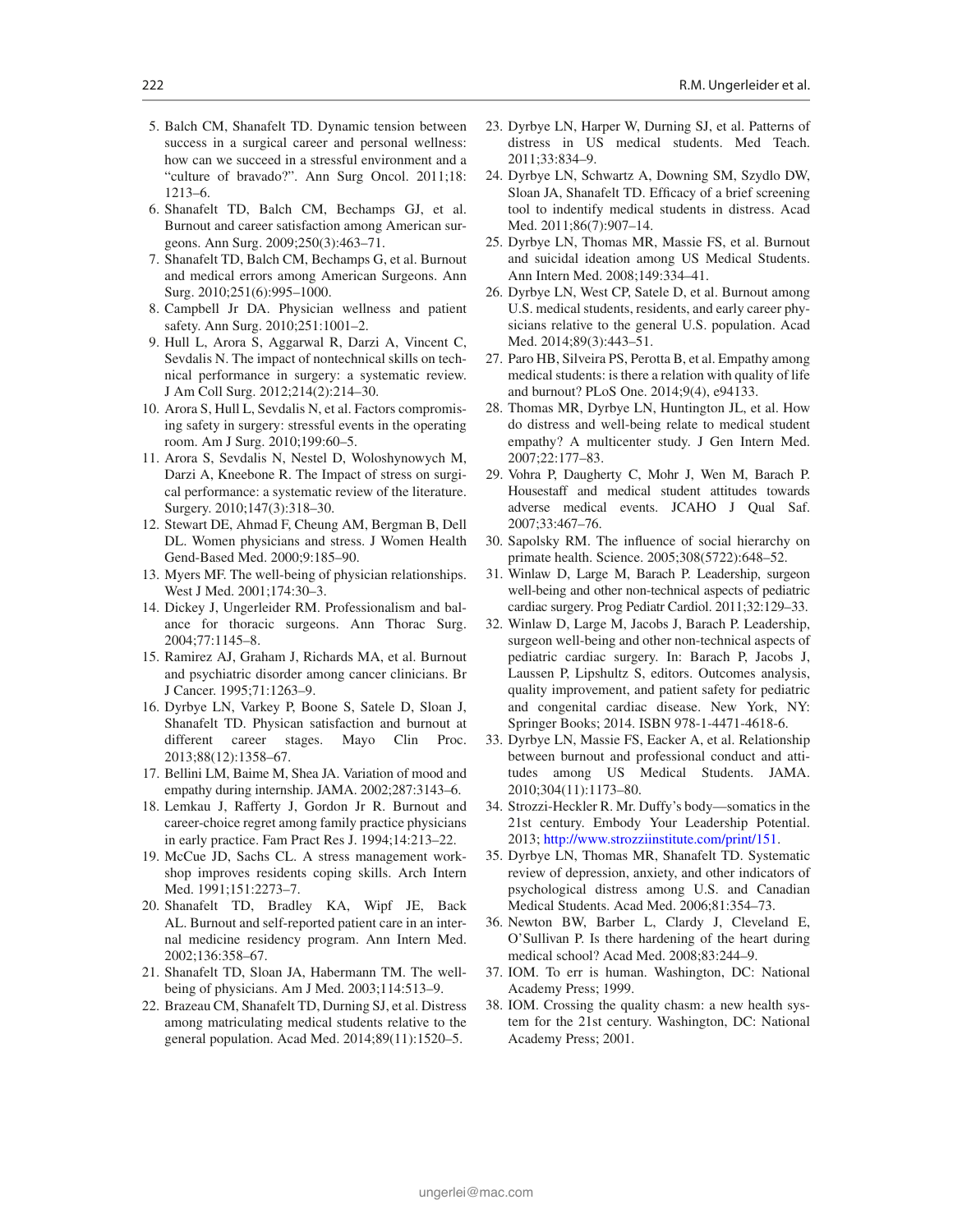- 39. Eckleberry-Hunt J, van Dyke A, Lick D, Tucciarone J. Changing the conversation from Burnout to Wellness: physician well-being in residency training programs. J Grad Med Educ. 2009;1(9):225–30.
- 40. Dickey J, Ungerleider RM. Managing the demands of professional life. Cardiol Young. 2007;17 Suppl 2:138–44.
- 41. Lemaire JB, Wallace JE, Lewin AM, De Grood J, Schaefer JP. The effect of a biofeedback-based stress management tool on physician stress: a randomized controlled clinical trial. Open Med. 2011;5(4):e154–63.
- 42. Wallace JE, Lemaire J. On physician well being you'll get by with a little help from your friends. Soc Sci Med. 2007;64:2565–77.
- 43. Wallace JE, Lemaire JB, Ghali WA. Physician wellness: a missing quality indicator. Lancet. 2009;374:1714–21.
- 44. Hatem C. Renewal in the practice of medicine. Patient Educ Couns. 2006;62:299–301.
- 45. Dickey J, Ungerleider RM. Teamwork: a systemsbased practice. In: Gravlee GP, Davis RF, Stammers AH, Ungerleider RM, editors. Cardiopulmonary bypass: principles and practice. Philadelphia: Lippincott, Williams and Wilkins; 2007. p. 572–88.
- 46. Satir V. The new people making. Mountain View: Science and Behavior Books; 1988.
- 47. Satir V, Banmen J, Gerber J, Gomori M. The satir model. Palo Alto: Science and Behavior Books, Inc.; 1991.
- 48. Goleman D. Emotional intelligence. New York: Bantam Books; 1994.
- 49. Goleman D. Working with emotional intelligence. New York: Bantam Books; 1998.
- 50. Goleman D. Social intelligence. New York: Bantam Books; 2006.
- 51. Goleman D, Boyatizis R, McKee A. Primal leadership. Boston: Harvard Business Press; 2002.
- 52. McLendon J, Weinberg GM. Beyond blaming: congruence in large systems development projects. IEEE Software. 1996:20–80 thru 20–89.
- 53. George B, Sims P, McLean AN, Mayer D. Discovering your authentic leadership. Harvard Bus Rev. 2007:129–38.
- 54. Coulehan J. On humility. Ann Intern Med. 2010;153:200–1.
- 55. Siegel DJ. The mindful brain. New York: W W Norton; 2007.
- 56. Siegel DJ. Mindsight. New York: Random House Bantam Books; 2010.
- 57. Ungerleider JD, Ungerleider RM. Improved quality and outcomes through congruent leadership, teamwork and life choices. Prog Pediatr Cardiol. 2011;32:75–83.
- 58. Ungerleider RM, Ungerleider JD. The seven practices of highly resonant teams. In: da Cruz EM, Ivy D, Jaggers J, editors. Pediatric and congenital cardiology, cardiac surgery and intensive care. London: Springer; 2014. p. 3423–50.
- 59. Ungerleider RM, Verghese GR, Ririe DG, Ungerleider JD. Selection, training and mentoring of cardiac surgeons. In: Barach PR, Jacobs JP, Lipshultz SE,

Laussen PC, editors. Pediatric and congenital cardiac care: quality improvement and patient safety, vol. 2. London: Springer; 2015. p. 9–38.

- 60. Neff K. The development and validation of a scale to measure self-compassion. Self Identity. 2003;2:223–50.
- 61. Neff K. Self-compassion: an alternative conceptualization of a healthy attitude toward oneself. Self Identity. 2003;2:85–102.
- 62. Ungerleider RM. Whom does the grail serve? Ann Thorac Surg. 2007;83:1927–33.
- 63. Alvarez G, Coiera E. Interdisciplinary communication: an uncharted source of medical error? J Crit Care. 2006;21:236–42.
- 64. Rosenberg MB. Nonviolent communication: a language of life. Encinitas: Puddle Dancer Press; 2003.
- 65. Whyte D. The heart aroused. New York: Doubleday; 2002.
- 66. Sulmasy D. Is medicine a spiritual practice? Acad Med. 1999;74:1002–5.
- 67. Barach P, Berwick D. Patient safety and the reliability of health care systems. Ann Intern Med. 2003;138(12):997–8.
- 68. Barach P. The impact of the patient safety movement on clinical care. Adv Anesth. 2003;21:51–80.
- 69. Gottman JM. Making relationships work. Harvard Bus Rev. 2007:45–50.
- 70. Weick KE, Sutcliffe KM. Managing the unexpected: sustained performance in a complex world. Hoboken: Wiley; 2015.
- 71. Rock D, Siegel DJ, Poelmans SAY, Payne J. The healthy mind platter. Neuroleadership J. 2012;4:1–23.
- 72. Solet J, Barach P. Managing alarm fatigue in cardiac care. Prog Pediatr Cardiol. 2012;33:85–90.
- 73. Barach P, Arora V. Redesigning hospital alarms for patient safety: alarmed and potentially dangerous. JAMA. 2014;312(6):650.
- 74. Fredickson B. The value of positive emotions. Am Sci. 2003;91:330–5.
- 75. Fredickson B. Positivity: groundbreaking research reveals how to embrace the hidden strength of positive emotions, overcome negative emotions and thrive. New York: Crown-Random House; 2009.
- 76. Losade M, Heaphy E. The role of positivity and connectivity in performance of business teams: a nonlinear dynamic model. Am Behav Sci. 2004;47(6):740–65.
- 77. Gottman J. Why marriages succeed or fail. New York: Simon and Schuster; 1994.
- 78. Spinka M, Newberry RC, Bekoff M. Mammalian play: training for the unexpected. Q Rev Biol. 2005;76(2):141–68.
- 79. Dijksterhuis A. Think different: the merits of unconscious thought in preference development and decisionmaking. J Pers Soc Psychol. 2004;87:586–98.
- 80. Dijksterhuis A, Bos MW, Nordgren LF, van Baaren RB. On making the right choice: the deliberationwithout-attention affect. Science. 2006;311:1005–7.
- 81. Benson H, Proctor W. The break-out principle. New York: Scribner/Bierman; 2003.